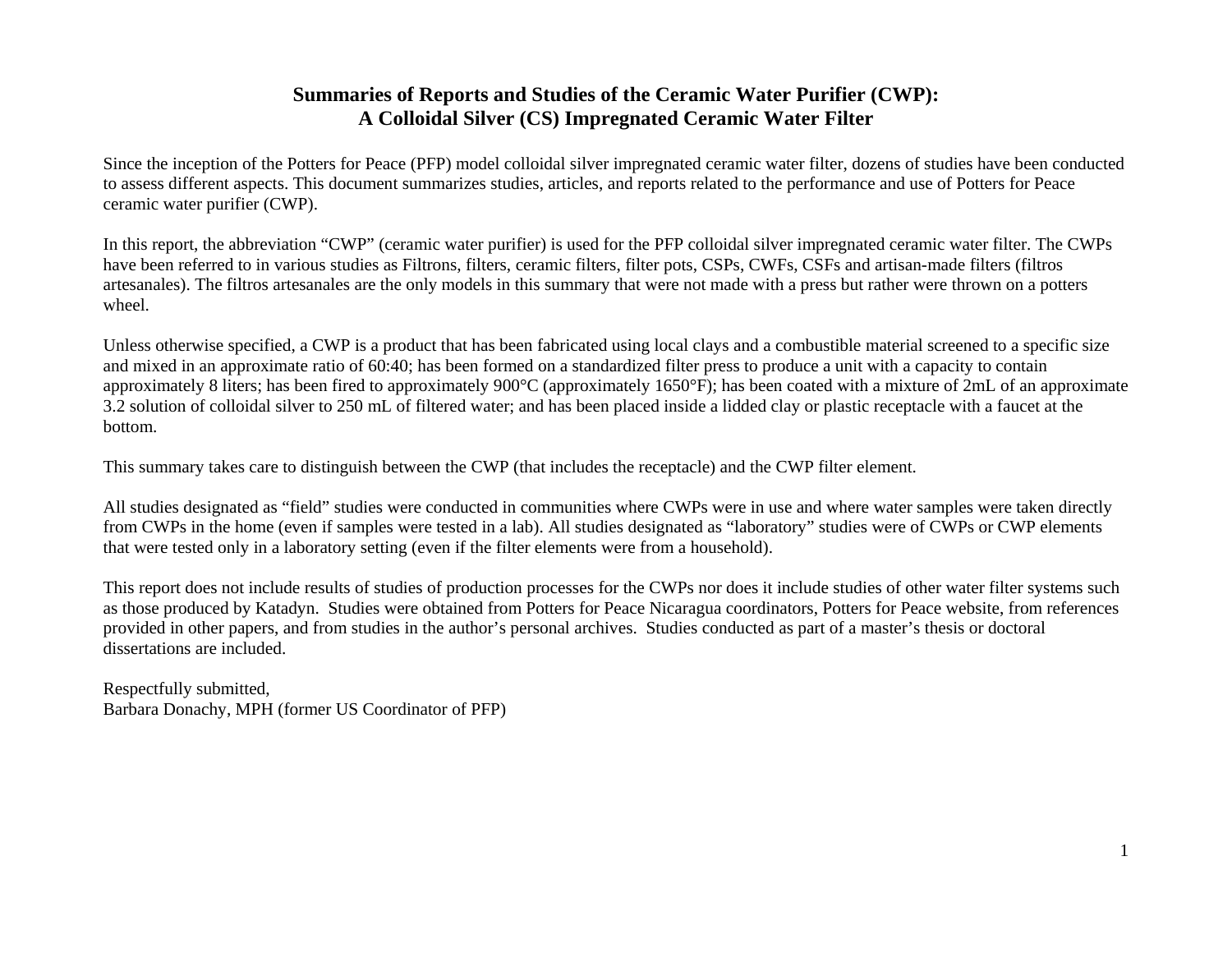| Table 1: CWP PERFORMANCE: FLOW RATES, TURBIDITY, PORE SIZE, PARTICLE SIZE |                                                                                                                           |                                                                                                                                                                                                                                                              |                                                                                                                                                                                                                                                                                                                                                                                            |                                                                                                                                                                                                                                                                                                                                                                                   |
|---------------------------------------------------------------------------|---------------------------------------------------------------------------------------------------------------------------|--------------------------------------------------------------------------------------------------------------------------------------------------------------------------------------------------------------------------------------------------------------|--------------------------------------------------------------------------------------------------------------------------------------------------------------------------------------------------------------------------------------------------------------------------------------------------------------------------------------------------------------------------------------------|-----------------------------------------------------------------------------------------------------------------------------------------------------------------------------------------------------------------------------------------------------------------------------------------------------------------------------------------------------------------------------------|
| Author                                                                    | Population/number                                                                                                         | <b>Study Description</b>                                                                                                                                                                                                                                     | Results                                                                                                                                                                                                                                                                                                                                                                                    | Conclusions/Recommendations                                                                                                                                                                                                                                                                                                                                                       |
| Lantagne 2001<br>Laboratory study<br>See Tables 2,3,4                     | 3 CWP elements made in PFP<br>factory in Nicaragua.                                                                       | Study of flow rates, flow mechanism,<br>reactivation of flow, and pore size. Two<br>new CWP elements were tested for<br>flow rate at the factory and in the<br>laboratory. One(1) old CWP element<br>from a CWP-using household was<br>tested for flow rate. | Pore size of CWF elements ranged from .6 to 3<br>microns. Flow rates for full CWP elements were<br>between 1.6 and 2.2 L/hr. Water flows down<br>the sides of the CWP element and drips from<br>the bottom. Flow rate of old CWP element was<br>.4 L/hr. Scrubbing with a toothbrush restored<br>rate to 2.1 L/hr. No correlation was found<br>between flow rate and silver concentration. | CWP element pore size is well within the range<br>needed to filter E.coli without disinfection. Care<br>should be taken to coat both sides of the CWP<br>element with CS. Determine effect of CS<br>concentration and microbial inactivation after<br>repeated scrubbing to simulate a 24-month<br>period. Scrubbing with a brush is needed.<br>Met WHO criteria for family of 4. |
| Lantagne 2001<br><b>Field Study</b><br>See Tables 2,3,4,5,6               | 24 households with poor quality<br>water from 3 geographical regions<br>of Nicaragua currently using the<br>CWP.          | Household survey of cleaning<br>practices and water use was<br>conducted. Flow rates were tested and<br>reasons for slow flow rates examined.                                                                                                                | Flow rates ranged from 0.13 to 3.5 L/hr<br>(M=.98L/hr). Slow filtration rate was attributed to<br>failure to keep the CWP element filled and to<br>poor cleaning practices. 78% cleaned CWP<br>receptacle with source water. Flow increased<br>from .28 L/hr to 2.1 w/scrubbing.                                                                                                           | Vigorous scrubbing with brush is needed to<br>maintain flow rate particularly in areas where<br>water has high turbidity. Users should keep<br>CWP element filled. 14 of 24 CWPs did not<br>produce sufficient water to meet WHO criteria.                                                                                                                                        |
| Bielefeldt 2003<br>Laboratory tests<br>See Tables 2,3                     | 7 new CWP elements produced in<br>Nicaragua, 2 without CS, and 3<br>CWP elements in use for 3 years<br>in Nicaragua.      | Turbidity removal was tested using<br>constant flow rates of water sources<br>varying from low to high turbidity.<br>Effectiveness of brush scrubbing in<br>restoring flow rate was assessed.                                                                | All CWP elements removed turbidity to levels<br>below USEPA and WHO standards.                                                                                                                                                                                                                                                                                                             |                                                                                                                                                                                                                                                                                                                                                                                   |
| Fahlin 2003<br>Laboratory study<br>See Table 2                            | 5 new CWP elements from the<br>Nicaragua production workshop--<br>4 coated with CS and 1 without.                         | Determine contact time of pathogens<br>to CS. CWP elements were tested in<br>U.S. lab for hydraulic conductivity and<br>tortousity using 1) a constant flow of<br>city tap water, 2) a bromide tracer<br>breakthrough test.                                  | Filtered water had higher total organic carbon<br>load than source water. Water remained in<br>CWP elements for 50 minutes at the highest<br>flow rate. Tortuosity ranged from 4 to 19. CS<br>penetration into CWP element was between<br>2.5 to 10 mm. Relationship between flow and<br>surface area is not linear.                                                                       | Hydraulic conductivity tests inconclusive due to<br>clogging. New methods of CS application<br>advised to better penetrate the CWP element to<br>extend contact time with silver. Based on<br>information from CS manufacturer, CWP<br>elements provide adequate contact time with<br>CS.                                                                                         |
| Campbell 2004<br>Laboratory Study<br>See Table 2                          | 6 new CWP elements with flow<br>rates of 3 L/hr produced in<br>Nicaragua.                                                 | Effect of flow rate on bacterial removal<br>was tested using lab tests for<br>coliforms, fecal coliform, fecal strep<br>and E.coli.                                                                                                                          | CWPs elements with flow rates of 3 L/hr were<br>not effective in removing three indicators of<br>contamination but were effective in removing<br>fecal strep.                                                                                                                                                                                                                              | Run non-contaminated water through CWP<br>elements 3 times before taking samples.<br>Turbidity and PH complied with WHO drinking<br>water standards.                                                                                                                                                                                                                              |
| Campbell 2005<br>Laboratory Study<br>See Table 2                          | 8 CWP elements of 4 years of<br>age with flow rates =< 2 L/hr from<br>two communities in Nicaragua.<br>CS solution of 1%. | CWP elements were transported to<br>Managua lab. Effect of flow rate on<br>microbial removal was assessed and<br>effect of scrubbing on flow rate.                                                                                                           | Before scrubbing flow rates ranged from .3 to<br>1.8 L/hr and after from .2 to .7 L/hr. Scrubbing<br>of CWP elements with a brush was effective in<br>improving flow rates.                                                                                                                                                                                                                | Flow rates can be restored using a brush (as<br>compared to cloth). Turbidity and PH complied<br>with WHO drinking water standards                                                                                                                                                                                                                                                |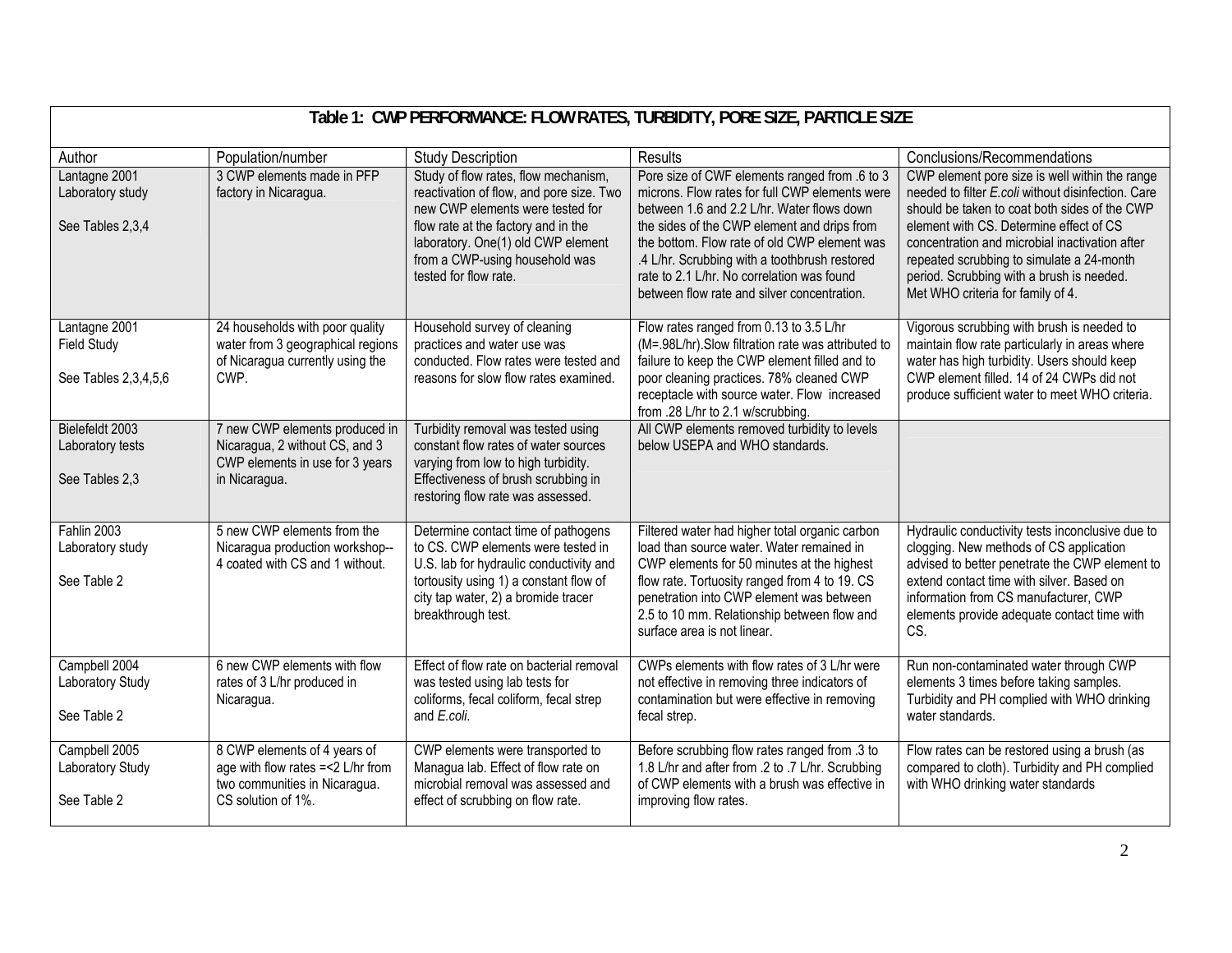| Smith 2004<br><b>Field Study</b><br>See Tables 2,4,5,6          | 69 households from 7 villages in<br>Vietnam using a Vietnamese-<br>made CWP or an IDE/Cambodia-<br>made CWP. Water sources were<br>canals, ponds and contaminated<br>floodwater.                                                                                  | Household survey of CWP use and<br>maintenance. Turbidity of pre-filtered<br>water (from canals, ponds and<br>contaminated floodwater) and of<br>filtered water was tested.                                                                                             | Majority of source water was highly turbid pond<br>water (64.4%). Few households allowed<br>sufficient time for settling. Most cleaned CWPs<br>1 or 2 times a week. Turbidity of pre-filter water<br>ranged from 5-300 NTU. Turbidity of filtered<br>water was always <5NTU.                                                                                                              | Flow rate needs to be improved in order to<br>reduce the need for frequent cleaning that<br>contributes to CWP contamination and<br>breakage. Highly turbid water needs longer<br>periods of time for settling.                                                                                              |
|-----------------------------------------------------------------|-------------------------------------------------------------------------------------------------------------------------------------------------------------------------------------------------------------------------------------------------------------------|-------------------------------------------------------------------------------------------------------------------------------------------------------------------------------------------------------------------------------------------------------------------------|-------------------------------------------------------------------------------------------------------------------------------------------------------------------------------------------------------------------------------------------------------------------------------------------------------------------------------------------------------------------------------------------|--------------------------------------------------------------------------------------------------------------------------------------------------------------------------------------------------------------------------------------------------------------------------------------------------------------|
| Donachy 2004<br><b>Field Study</b><br>See Tables T2,5,6,        | 27 households in rural Nicaragua<br>that had been using CWPs for at<br>least 1 year.                                                                                                                                                                              | Households were surveyed about<br>CWP maintenance practices pre and<br>post training. Flow rates were tested at<br>baseline and monitored bimonthly for<br>10 months.                                                                                                   | Flow rates varied from 1.5 to 3.5 L/hr (M=2.5).<br>Seventy-five percent of the CWPs exceeded<br>the recommended flow rate (1-2L/hr) and none<br>were below. Average frequency of CWP<br>element cleaning was 1.6 times/mo. No CWP<br>element breakage was reported post training.<br>Over 15% of the CWPs had faucets that broke<br>over the study.                                       | No correlation was found between flow rate and<br>reported frequency of cleaning of element.<br>Higher flow rate was not associated with<br>reduced bacterial removal. Less frequent<br>cleaning appears to reduce breakage. Self-<br>reports may not be accurate. Households<br>should keep a cleaning log. |
| Van Halem 2006<br>Laboratory Study<br>See Tables 2, 3           | A total of 24 CWP elements<br>imported from Cambodia, Ghana,<br>and Nicaragua. Manufacturing<br>process "unknown."                                                                                                                                                | 12-week study utilized filtered canal<br>water to test CWP elements for pH,<br>temperature, conductivity, pore size,<br>and flow rates. Two (2) Nicaraguan<br>CWP elements w/o CS were compared<br>to 2 Nicaraguan CWP elements with<br>CS for pore size.               | Over the study period all CWP flow rates were<br>reduced to <0.5 L/hr. Pore lengths varied from<br>16 and 25 µm. Variation in element pore size<br>was similar in elements from all 3 production<br>facilities. Effect of pore size on microbial<br>removal was small. The 2 CWP elements with<br>CS had fewer small pores $($ $1 \mu$ m $)$ than the 2<br>elements w/o CS.               | Scrubbing of CWP elements had only a<br>temporary effect on flow rate. Flow rates were<br>unacceptable for a family. To improve flow rate<br>dose with chlorine, lemon, and/or backwash the<br>CWP element to force out blocking particles.<br>Further research is needed on how to increase<br>flow rates.  |
| Oyanedel-Craver 2007<br>Laboratory Study<br>See Tables 2,3      | 12 hand-formed 6.5 cm diameter<br>filter cylinders made by PI from<br>commercial Redart clay (4); clay<br>soil from Mexico (4); clay soil<br>used by producers in Guatemala<br>(4). Clay samples were mixed<br>with flour and 48 mesh grog and<br>fired to 900 C. | Filter cylinders were tested in three<br>situations: w/o CS; w/CS applied by<br>brush; and w/CS applied by<br>submersion. Filter cylinders were<br>tested in the laboratory with regard to<br>flow rate and bacteria transport. Each<br>clay was analyzed and compared. | Flow rate and pore-size distribution<br>varied; more than 50% of the pores for each<br>filter had diameters ranging from 0.02 to 15<br>$\mu$ m. Median grain sizes for Redart, Guatemala,<br>and Mexico soils were 6.3, 12.3, and 44.7 $\mu$ m<br>respectively. With these clays, projected flow<br>rates for an lement would be 0.5 (Guatemala),<br>1.3 (Mexico), and 2.1 L/hr (Redart). | The particle size and clay content of the 3 clay<br>materials differed greatly.<br>Soil samples with uniform<br>and fine-grained particle-size distributions will<br>likely produce filters with better bacteria-<br>removal efficiency.                                                                     |
| Brown & Sobsey 2007<br><b>Field Study</b><br>See Tables 2,4,5,6 | 80 households with children<br>under 5 from 3 provinces in<br>Cambodia using a CWP and 80<br>matched control households<br>using the same water source.                                                                                                           | 203 water samples were collected<br>from 160 households over 3 visits<br>during dry season. Samples were<br>compared for concentrations of E.coli,<br>coliforms, and turbidity.                                                                                         | Anecdotal evidence suggests that low flow<br>rates and rapid clogging are associated with<br>use of water from deep wells.                                                                                                                                                                                                                                                                |                                                                                                                                                                                                                                                                                                              |
| Al-Moyed 2008<br>Field Study/survey<br>See Tables 2,4.5.6.      | 180 households in 4 villages in<br>Amran governorate of Yemen<br>using rain water from cisterns.<br>CWPs produced in Yemen.                                                                                                                                       | 180 CWPs were distributed along with<br>basic hygiene and maintenance<br>instructions. Households were<br>surveyed re flow rate over the 7-month<br>period.                                                                                                             | Amount of water filtered/day decreased over<br>time. CWPs producing 3 to 5 L/day deceased<br>from 71% at 1 month to 42% at 6 months;<br>those producing <3 L/day increased from 5% at<br>1 month to 27% at 6 months.                                                                                                                                                                      | Satisfaction with amount of water increased<br>over time, however, CWP flow rate of CWPs<br>decreased over time.                                                                                                                                                                                             |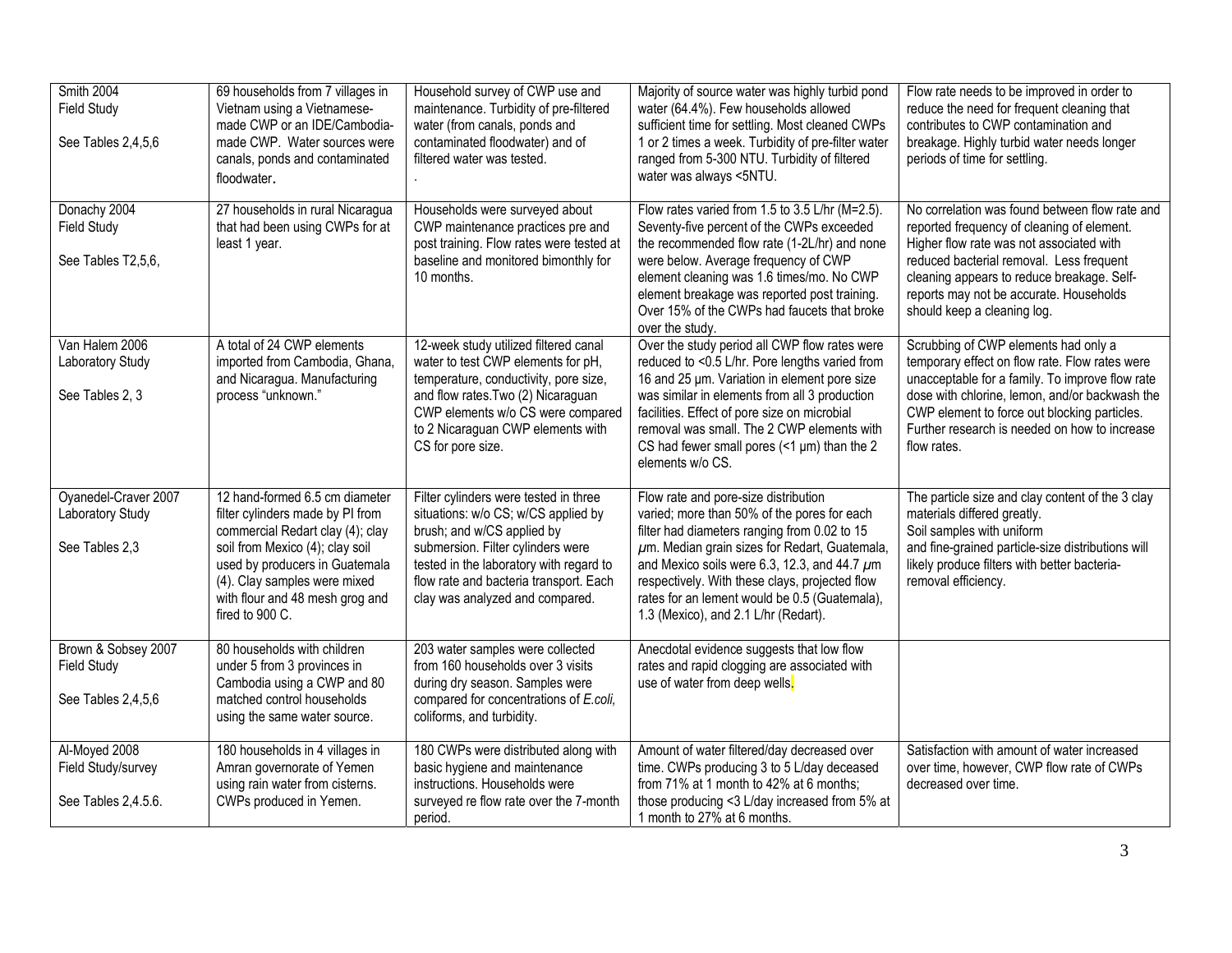| Swanson 2008<br>Field Sudy/survey<br>See Table 2 | 1) 6 new CWP elements<br>manufactured in Northern Ghana.<br>2) 2 CWP elements--1 old, 1 new.<br>3) 59 rural households--24 lower<br>class community (LCC), 35 lower<br>middle class community (LMCC)<br>using water from unprotected<br>dams fed primarily by rain water. | 1) New elements were tested, 3 with<br>clean water and 3 with contaminated<br>water;<br>2) Flow rates tested in 2 elements w/<br>turbid water.<br>3) 3-week study compared turbidity<br>after CWP filtration and then after<br>treatment with Aquatabs. | 1) Flow rates varied from 1 to 3.1 L/hr clean<br>water.<br>2) Old CWP element took 6.3 days to filter 7<br>liters, new took 2 days to filter 8 liters.<br>3) Average turbidity in LCC water samples<br>decreased by 35% after Aquatabs. Average<br>turbidity in LMCC increased by 135%. | Flow rates insufficient for average family size.<br>Relation of flow rate to use of Aquatabs is<br>unclear.                                                                                                                                  |
|--------------------------------------------------|---------------------------------------------------------------------------------------------------------------------------------------------------------------------------------------------------------------------------------------------------------------------------|---------------------------------------------------------------------------------------------------------------------------------------------------------------------------------------------------------------------------------------------------------|-----------------------------------------------------------------------------------------------------------------------------------------------------------------------------------------------------------------------------------------------------------------------------------------|----------------------------------------------------------------------------------------------------------------------------------------------------------------------------------------------------------------------------------------------|
| Duke 2009<br>Laboratory Study<br>See Table 2     | biosand filter made by Davnor,<br>CWP element made in<br>Nicaragua. Source water from<br>ponds in Victoria, BC.                                                                                                                                                           | Biosand filter and CWP element were<br>compared for removal of turbidity, total<br>and dissolved organic carbon, and for<br>flow rate over a 30-day period.                                                                                             | CWP element produced 1-2 L/hr as compared<br>to 18 L/hr for biosand. CWP flow rates<br>decreased rapidly with turbid water requiring<br>more frequent scrubbing over time. Both<br>lowered turbidity, and organic carbon.                                                               | Turbid water raises need for frequent cleaning<br>and possible breakage. Filtration rate of 1-2<br>L/hr not sufficient for family of four. Sand and<br>CWP filtration possible solution.                                                     |
| Napotnik 2009<br>Laboratory Study<br>See Table 2 | 6 CWP elements-4 flat bottom<br>and 2 round bottom. Source water<br>from creeks in Pennsylvania<br>spiked with E.coli                                                                                                                                                     | Flat and round bottom CWP elements<br>were compared for removal of turbidity<br>and flow rate over a 6-week period.<br>Compared effects of CS application<br>before firing with application after<br>firing.                                            | All elements removed >90% of turbidity. Flow<br>rates varied between CWP types and within<br>CWP types. Flow rates decreased over time.<br>Average flow rate was less than 0.6 L/hr.                                                                                                    | Filtration rates not sufficient for a family except<br>in one filter. Neither the shape of the CWP nor<br>the CS application process were associated<br>with performance.<br>CWPs tested may not be representative of<br>those in the field. |

| Table 2 FILTER PERFORMANCE: REMOVAL OF BACTERIA, VIRUS, PROTOZOA |                                                                                                     |                                                                             |                                                                                                                          |                                                                                             |
|------------------------------------------------------------------|-----------------------------------------------------------------------------------------------------|-----------------------------------------------------------------------------|--------------------------------------------------------------------------------------------------------------------------|---------------------------------------------------------------------------------------------|
| Author                                                           | Population/number                                                                                   | Description                                                                 | Results                                                                                                                  | Conclusions/Recommendations                                                                 |
| AFAGUATEMALA                                                     | 1-year study of 680 poor families                                                                   | Monthly sampling of filtered water for                                      | Level of source water contamination varied by                                                                            | Plastic faucets and improper cleaning of                                                    |
| 1996                                                             | using Guatemalan CWPs in 3                                                                          | presence of fecal coliform and three                                        | region: Southern coastal region--extremely high                                                                          | receptacles were found to be primary sources                                                |
| <b>Field Study</b>                                               | regions of Guatemala matched for<br>level of water contamination.                                   | analyses of source water. CWP users<br>received training in maintenance and | risk; Periurban Guatemala City--medium risk;<br>and Central Highland--low risk. Source water                             | of contamination. Contamination corrected by<br>proper cleaning. Provide clear and repeated |
| See Tables 4,6                                                   | number of children under 5.<br>socio-economic status, hygiene<br>habits, and incidence of diarrhea. | bi-weekly visits by health promoters.                                       | varied seasonally. For the duration of the study<br>approximately 91% of CWPs produced water<br>free of fecal coliforms. | instructions.                                                                               |
| Walsh 2000<br><b>Field Study</b>                                 | 13 households using CWPs in 2<br>communities in rural Nicaragua.                                    | Source water, water from CWP spigot,<br>and water from drinking cup were    | All source water tested positive for $H_2S$<br>producing bacteria. All filtered water from the                           | CWPs should be marketed for the purpose of<br>removing turbidity but not for disinfection.  |
| See Table 6                                                      |                                                                                                     | tested for presence of H <sub>2</sub> S producing<br>bacteria.              | spigot and drinking cups tested positive for H <sub>2</sub> S<br>producing bacteria.                                     | Filter should be used as a complement to<br>chlorination.                                   |
| Lantagne 2001                                                    | 3 CWP elements made in PFP                                                                          | Spiked raw water and filtered water                                         | CWP elements removed 100% of total coliforms                                                                             | Research needed to determine exact removal                                                  |
| Laboratory Study                                                 | factory in Nicaragua                                                                                | were tested to determine removal of                                         | and fecal coliforms. CWP elements were not                                                                               | rates of protozoa and viruses. With an                                                      |
|                                                                  |                                                                                                     | total coliform, fecal coliform, protozoa,                                   | effective in removing viruses. Protozoa removal                                                                          | education component, CWP is an effective                                                    |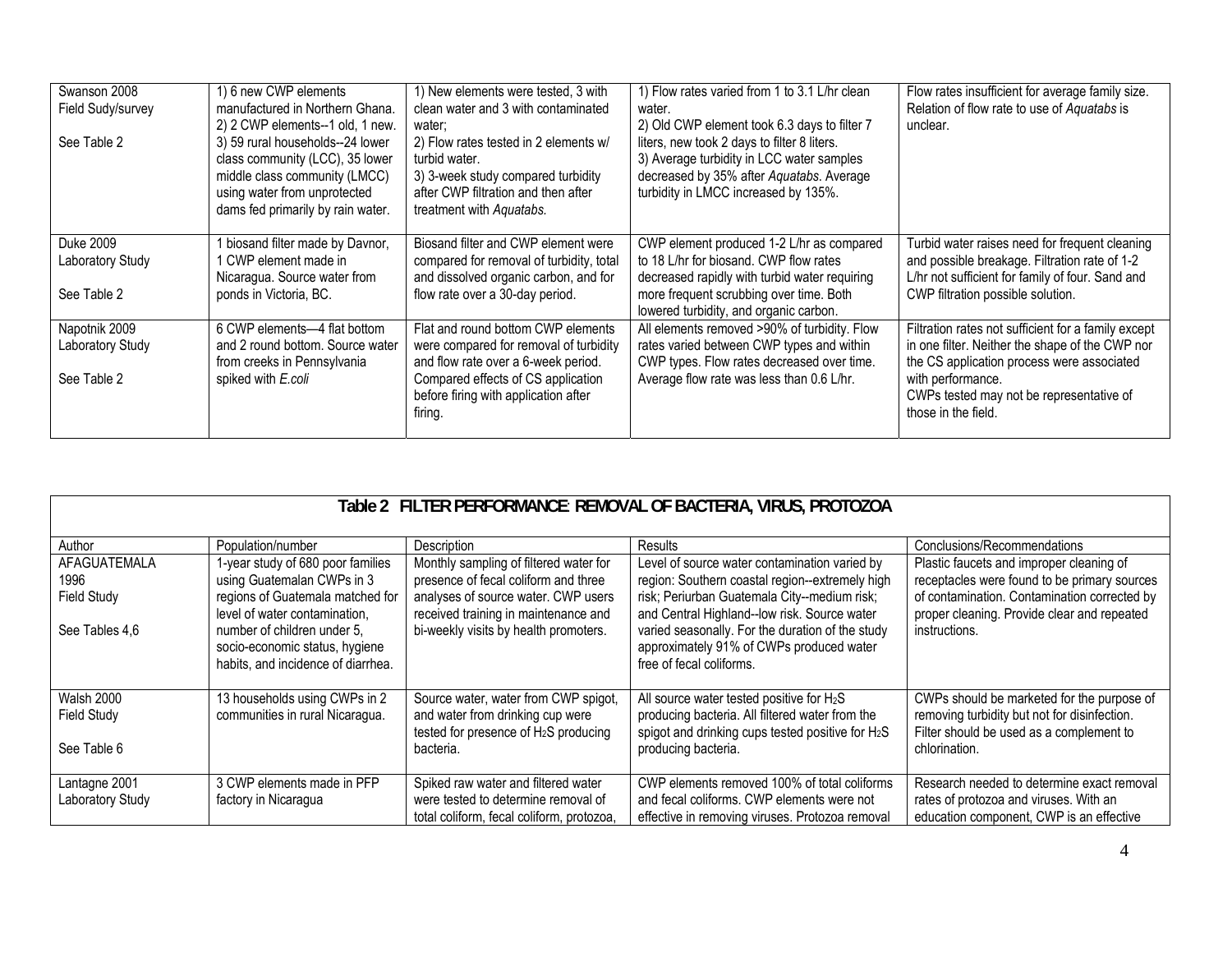| See Tables 1,3                                         |                                                                                                                                                                                    | and virus.                                                                                                                                                                      | was 99.99%.                                                                                                                                                                                                                                                                                  | and appropriate technology.                                                                                                                                              |
|--------------------------------------------------------|------------------------------------------------------------------------------------------------------------------------------------------------------------------------------------|---------------------------------------------------------------------------------------------------------------------------------------------------------------------------------|----------------------------------------------------------------------------------------------------------------------------------------------------------------------------------------------------------------------------------------------------------------------------------------------|--------------------------------------------------------------------------------------------------------------------------------------------------------------------------|
|                                                        |                                                                                                                                                                                    |                                                                                                                                                                                 |                                                                                                                                                                                                                                                                                              |                                                                                                                                                                          |
| Lantagne 2001<br><b>Field Study</b>                    | 24 households with poor quality<br>water from 3 geographical regions<br>of Nicaragua currently using                                                                               | Water samples were collected in each<br>household and tested before and after<br>filtration for removal of total coliform,                                                      | Only 6% of CWPs removed total coliform; 25%<br>removed H <sub>2</sub> S producing bacteria; 53% removed<br>E.Coli. Seven homes showed increases in total                                                                                                                                     | Education needed re using clean storage<br>containers. Use only recently collected water.<br>Maintenance of a sterile receptacle critical to                             |
| See Tables 1,3,4,5,6                                   | CWPs.                                                                                                                                                                              | E.coli and H <sub>2</sub> S producing bacteria.                                                                                                                                 | coliforms in filtered water.                                                                                                                                                                                                                                                                 | reducing contamination.                                                                                                                                                  |
| Bullard 2002<br><b>Field Study</b><br>See Table 6      | 50 families using Cambodian<br>CWPs in flood-prone areas of the<br>Mekong Delta in Vietnam                                                                                         | Red Cross staff conducted training on<br>clean water and correct use and<br>maintenance of CWP. 15 filtered water<br>samples were taken on 3 separate                           | In 60% of samples highly polluted pond and river<br>water achieved Ministry of Health standards for<br>safe drinking water. One-third of CWPs tested<br>showed post filtration contamination. In some                                                                                        | Post-filtration contamination present. Need for<br>effective social marketing, training in filter use<br>and hygiene practices, and more stringent<br>sample handling.   |
|                                                        |                                                                                                                                                                                    | dates.                                                                                                                                                                          | samples contamination was higher after filtration.                                                                                                                                                                                                                                           |                                                                                                                                                                          |
| Bielefeldt 2003<br>Laboratory study<br>See Tables 1,3  | CWP elements from 5 randomly<br>selected households in Nicaragua                                                                                                                   | Pathogen removal tested using CWP<br>elements that were transported to U.S.<br>lab.                                                                                             | CWP elements removed 99.5% of<br>cryptosporidium and giardia.                                                                                                                                                                                                                                | Research needed to compare bacterial<br>removal w/different concentrations of CS,<br>characterize particle sizes removed; and to<br>determine virus removal ability.     |
| Fahlin 2003<br><b>Field Study</b>                      | 5 randomly selected households<br>in Nicaragua currently using<br>CWPs.                                                                                                            | Water samples were taken before and<br>after filtration in Nicaragua and<br>transported to U.S. lab for testing.                                                                | Fecal coliform removal in all filtered samples<br>was >85%. Three samples met WHO criteria for<br>intermediate or low risk. Two samples from                                                                                                                                                 | Education about CWP maintenance may<br>improve removal rates of bacteria.                                                                                                |
| See Table 1                                            |                                                                                                                                                                                    |                                                                                                                                                                                 | households with highly contaminated water<br>exceeded the criteria for very high risk water.                                                                                                                                                                                                 |                                                                                                                                                                          |
| Roberts 2003<br>Laboratory Study                       | 100 CWPs made in the IDE<br>Cambodia workshop. Water<br>source Mekong River.                                                                                                       | New CWPs were tested for removal of<br>E.coli and total coliforms.                                                                                                              | Under lab conditions all CWPs removed 100% of<br>fecal E.coli and total coliforms.                                                                                                                                                                                                           |                                                                                                                                                                          |
| Roberts 2003<br><b>Field Study</b><br>See Tables 4,5,6 | 686 randomly selected<br>households with IDE-Cambodia<br>CWPs located in 12 villages in 2<br>provinces of Western Cambodia.<br>Water sources were<br>contaminated tube wells, open | 936 CWP filtered water samples were<br>collected over a year from randomly<br>selected households and analyzed in<br>the laboratory for levels of E.coli and<br>total coliform. | 98 to 99% of CWPs produced water of low risk<br>or better according to WHO criteria. Results<br>were constant over a year regardless of risk<br>level of input water. CWP time in use was not<br>associated with changes in water quality. Water<br>quality appeared better in female-headed | Filtered water from IDE-Cambodia CWPs<br>meets WHO guidelines for low risk water<br>regardless of level of water contamination.                                          |
|                                                        | well, ponds, and rivers.                                                                                                                                                           |                                                                                                                                                                                 | households.                                                                                                                                                                                                                                                                                  |                                                                                                                                                                          |
| Campbell 2004<br>Laboratory Study<br>See Table 1       | 6 new CWP elements with flow<br>rates of 3 L/hr produced in<br>Nicaragua.                                                                                                          | Assess association of flow rate to<br>removal of coliforms, fecal coliform,<br>fecal strep and E.coli in new CWPs<br>and same CWPs after 30 days.                               | First samples showed 100% removal. After 30<br>days CWP elements were not effective in<br>removing three indicators of contamination but<br>were effective in removing fecal strep.                                                                                                          | Removal rates declined over time. First runs<br>of filtered water contained residual CS. Water<br>samples should be tested after at least 3 runs.                        |
| Campbell 2004<br><b>Field Study</b><br>See Table 1     | 1) 8 CWP elements in use for 4<br>years from 3 Nicaraguan<br>communities, w/ flow rates =< 2<br>L/hr, some w CS concentration of                                                   | 1) CWP elements were transported to<br>Managua lab and tested for ability to<br>remove fecal and total coliforms.<br>Relationship of flow rate to removal                       | 1) Reduction of levels of fecal and total coliforms<br>ranged from 0% to 100%. Higher flow rate was<br>associated with greater microbial removal.                                                                                                                                            | CWP performance varied greatly. Research<br>needed to determine association between<br>presence of organic material and<br>contamination; bacterial removal over time in |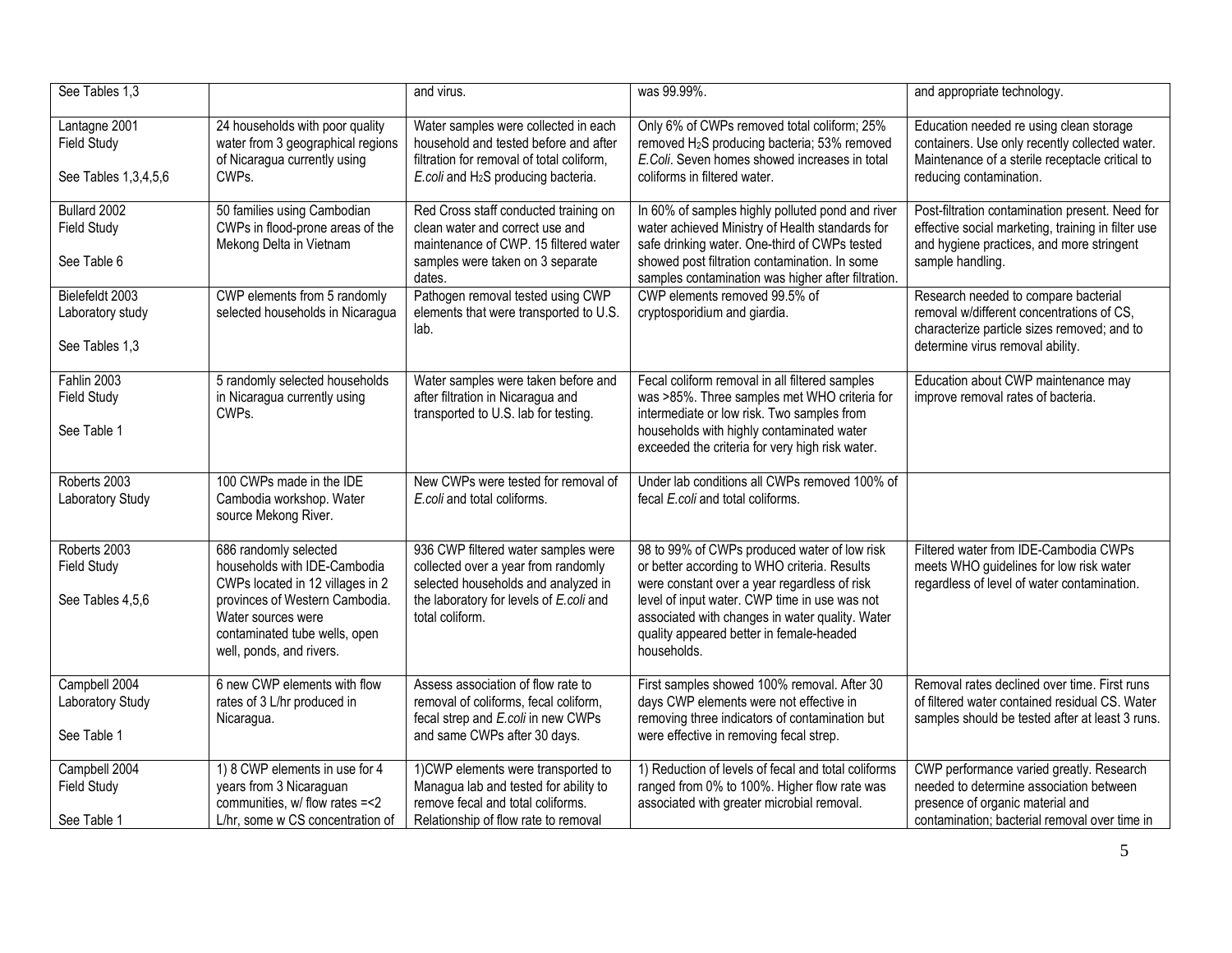|                                                        | only 1%<br>2) 6 households with CWPs in<br>rural Nicaragua with<br>contaminated source water                                                                                                                               | was assessed.<br>2) Presence of H <sub>2</sub> S producing bacteria<br>was tested at homes before and after<br>filtration. Elements were cleaned and<br>receptacles sterilized before testing                                               | 2) All post-filtration water samples were free of<br>H <sub>2</sub> S producing bacteria.                                                                                                                                                                                                                                                                                                                                                                                       | CWP elements with 3.2% concentration.                                                                                                                                                                                                                                                                                                                                                                                         |
|--------------------------------------------------------|----------------------------------------------------------------------------------------------------------------------------------------------------------------------------------------------------------------------------|---------------------------------------------------------------------------------------------------------------------------------------------------------------------------------------------------------------------------------------------|---------------------------------------------------------------------------------------------------------------------------------------------------------------------------------------------------------------------------------------------------------------------------------------------------------------------------------------------------------------------------------------------------------------------------------------------------------------------------------|-------------------------------------------------------------------------------------------------------------------------------------------------------------------------------------------------------------------------------------------------------------------------------------------------------------------------------------------------------------------------------------------------------------------------------|
| Donachy 2004<br><b>Field Study</b><br>See Tables 1,5,6 | 127 households using CWPs for<br>at least 1 year. Households were<br>served by 1 of 4 participating<br>Nicaraguan NGOs.                                                                                                    | Filtered water samples were collected<br>before and after training by rural health<br>promoters, then bi-monthly for 9<br>months and tested for removal of H <sub>2</sub> S<br>producing bacteria.                                          | Presence of H <sub>2</sub> S producing bacteria in filtered<br>water was 9.5 times more likely to occur pre-<br>training as compared to a post-training<br>(p<0.000). This trend continued over the course<br>of 9 months.                                                                                                                                                                                                                                                      | Removal of bacteria was associated with<br>training on correct use of CWPs. A plan for<br>standardized training should be a requisite for<br>NGOs wanting to implement CWP projects.                                                                                                                                                                                                                                          |
| Smith 2004<br><b>Field Study</b><br>See Tables 1,4,5,6 | 69 households using a<br>Vietnamese-made CWP (Viet-<br>CWP) or an IDE/Cambodia-made<br>CWP (IDE-CWP) from 7 villages<br>in Vietnam. Water sources were<br>all high risk from canals, ponds<br>and contaminated floodwater. | Pre-filtered and filtered water samples<br>were analyzed for level of fecal<br>coliforms and total coliforms.<br>Effectiveness of Vietnamese and<br>Cambodian CWPs were compared.                                                           | 13% of Viet-CWPs produced water of low risk or<br>better as compared to 14% of IDE-CWPs. 64%<br>of IDE-CWPs produced water of intermediate<br>risk or better as compared to 29% of the Viet-<br>CWPs. No IDE-CWPs produced very high risk<br>water as compared to 8.3 of the Viet-CWPs. Two<br>Viet-CWPs produced water more contaminated<br>than pre-filtered water.                                                                                                           | IDE CWPs were more effective than<br>Vietnamese-made CWPs. Contamination<br>likely due to contamination of receptacles.<br>Microbiological testing should be conducted<br>every 6 months to monitor effect of hygiene<br>promotion.                                                                                                                                                                                           |
| Campbell 2005<br>Laboratory Study                      | 19 CWP elements in use for 1 to<br>6 years in rural communities in<br>Nicaragua. Source water was<br>Managua sewer water                                                                                                   | CWPs elements were transported to<br>Managua lab and sterilized before<br>testing. Filtered water samples were<br>tested for levels of total coliform and<br>E.Coli.                                                                        | All but 2 of 19 CWP elements removed 100% of<br>E.coli and total coliform. All 5-year old CWP<br>elements removed 100% of both. 6-year old<br>CWP elements removed 100% of E.coli and<br>94% of total coliforms.                                                                                                                                                                                                                                                                | CWP elements have a life span of up to 5<br>years as compared to 2 years as previously<br>recommended. Receptacles and elements<br>should be sterilized before testing.                                                                                                                                                                                                                                                       |
| Van Halem 2006<br>Laboratory Study<br>See Table 3      | 24 CWP elements imported from<br>Cambodia, Ghana, and<br>Nicaragua. Manufacturing<br>process "unknown."                                                                                                                    | 12-week study utilized filtered canal<br>water to test CWP elements with and<br>w/o CS for removal of bacteria,<br>clostridium, and MS2 bacteriophage<br>(viruses).                                                                         | 93% of the 144 samples showed no presence of<br>total coliforms. Log reductions values (LRV) from<br>4-7 were achieved with E.coli. Clostridium<br>spores were successfully removed by all CWP<br>elements both w/ and w/o CS. Viruses were<br>partially removed (LRV 0.5-3.0).                                                                                                                                                                                                 | Both CWP elements with and w/o CS<br>removed coliforms. CWPs with CS removed<br>more E.coli but removal was satisfactory for<br>both. Bacteriophages were better retained by<br>CWP elements w/o CS.                                                                                                                                                                                                                          |
| Brown 2007<br><b>Field Study</b><br>See Tables 1,4,5,6 | 80 households from 3 provinces<br>of Cambodia with children under<br>5 currently using CWPs and<br>matched control households<br>using the same water source.                                                              | 203 water samples were collected<br>from 160 households over three visits<br>in February-April (the dry season).<br>Samples from case and control<br>households were compared for<br>concentrations of E.coli, coliforms, and<br>turbidity. | Effectiveness was not correlated with time in<br>use. A 98% reduction in the level of E.coli was<br>observed in CWP households. 66% of CWP<br>treated water samples were low risk and, of<br>these, 40% conformed to WHO guidelines for<br>safe drinking water. 62% of control households<br>had E.coli levels that were high risk as compared<br>to 14% of CWP households. At some point, 50%<br>of CWPs produced bacteria concentrations<br>greater than the untreated water. | CWPs were as effective as boiling in reducing<br>bacteria. Further testing is needed to examine<br>seasonal and regional variation and to assess<br>viruses and protozoa removal before<br>recommending that CWP users not boil water.<br>Presence of bacteria in filtered water is<br>attributed in large part to improper handling<br>and cleaning. Education and support may<br>reinforce proper use and hygiene behavior. |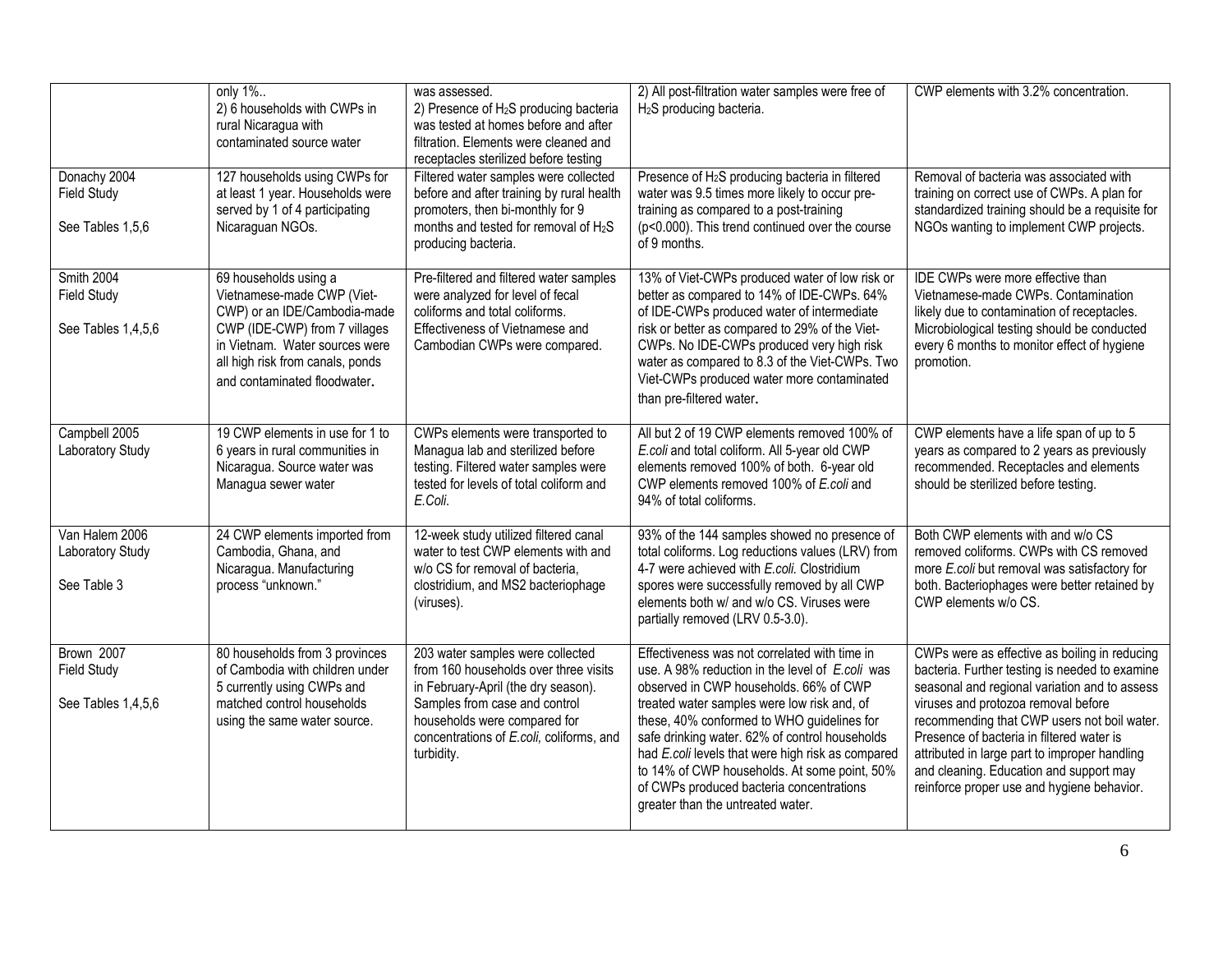| Oyanedel-Craver 2007<br>Laboratory study<br>See Table 1 | 12 hand-formed filter cylinders.                                                                                                                              | Cylinders were tested for bacterial<br>removal in three situations: w/o CS; w/<br>CS applied by brush; and w/ CS<br>applied by submersion.                                               | Filter cylinders removed 97.8% - 100% of the<br>bacteria. The quantity of CS applied per filter<br>was more important to bacteria removal than the<br>method of application.                                                                                                                                                                  | CS treatments significantly improved the<br>quality of the filtered water.                                                                                                                                                |
|---------------------------------------------------------|---------------------------------------------------------------------------------------------------------------------------------------------------------------|------------------------------------------------------------------------------------------------------------------------------------------------------------------------------------------|-----------------------------------------------------------------------------------------------------------------------------------------------------------------------------------------------------------------------------------------------------------------------------------------------------------------------------------------------|---------------------------------------------------------------------------------------------------------------------------------------------------------------------------------------------------------------------------|
| Al-Moyed 2008<br><b>Field Study</b><br>See Tables 4,5,6 | 180 households with CWPs<br>produced in Yemen from four<br>villages in Amran, Yemen using<br>rain water from cisterns.                                        | 180 CWPs were distributed along with<br>basic hygiene training. Twenty water<br>samples were collected from each of<br>20 randomly selected CWP<br>households during 3 follow-up visits. | At baseline, all water samples had levels of total<br>and fecal coliforms too numerous to count<br>(TNTC). At the third follow-up visit, no filtered<br>water samples had detectable levels of total or<br>fecal coliform bacteria.                                                                                                           | No contamination was observed 3 and 6<br>months after filter introduction indicating that<br>the continuous health education campaign<br>was successful.                                                                  |
| Swanson 2009<br>Field study<br>See Table 1              | 59 lower (LC) and lower middle<br>class (LMC) rural households in<br>Ghana.                                                                                   | 3-week study compared total coliform<br>(TC) after CWP filtration and after<br>filtration and treatment with Aquatabs<br>(chlorine tablets) added to post-<br>filtration containers.     | Post-filtration TC count in LC averaged 2,220<br>CFU (56% reduction from stored water) and in<br>LMC averaged 2900 CFU (52% reduction). Post<br>Aquatab TC count in LC averaged 2039 (7%<br>reduction, 90% w/o outlier) and 874 in LMC<br>(70% reduction). Percent of households with<br><100 CFU increased after Aquatabs from 44 to<br>64%. | Contamination of post-filtration container<br>suspected. Although water quality measured<br>by microbial removal was improved both after<br>filtration and after Aquatabs, product water is<br>still highly contaminated. |
| Westphal 2008<br>Laboratory study<br>See Table 6        | 24 CWP elements from Honduras<br>(15 with CS and 9 w/o CS).<br>Source water was spiked with<br>bacteria.                                                      | CWP elements were tested for<br>removal of bacteria and viruses. Three<br>CWP elements were tested for<br>removal of protozoa.                                                           | LRV of bacterial were 3.22 and 6.06. Ability to<br>remove viruses was minimal. All trials showed<br>removal of protozoa over 99.7%. Only one CWP<br>element removed microspordium                                                                                                                                                             | CWP elements reached or approached<br>USEPA levels for point-of-use water treatment<br>system.                                                                                                                            |
| Westphal 2008<br><b>Field Study</b><br>See Table 6      | 50 CWP households using<br>Nicaraguan CWPs for 1 to 4<br>years in the Northern Atlantic<br>Region of Nicaragua.                                               | Water samples were collected from 50<br>households and tested for E.coli.                                                                                                                | Of CWPs in use, 53% removed 100%, and 78%<br>removed >95% of E.coli. 9% had more E.coli in<br>filtered than in unfiltered water. Based on WHO<br>standards the CWP is a "poor" water system.                                                                                                                                                  | Failed to meet WHO criteria for water<br>treatment system quality for populations<br><5,000. Test for pathogen removal across<br>CWP production sites.                                                                    |
| Dundon 2009<br><b>Field Study</b><br>See Tables 4,5,6   | 58 CWP households and 58<br>control households with a child<br>under 5 randomly selected from a<br>community in Peru. Source water<br>was from tanker trucks. | A total of 85 water samples were<br>collected from CWP and control<br>households over 3 rounds of sampling<br>and tested for levels of fecal coliform.                                   | 1st round--85% of CWP samples were low risk<br>as compared to 20% of controls. 2nd round--<br>30% of CWP samples were low risk compared to<br>40% of controls. 3rd round--69% of CWP<br>samples were low risk compared to 36% of<br>controls.                                                                                                 | Poorer water quality at 2nd and 3rd sampling<br>attributed to poor cleaning practices.                                                                                                                                    |
| <b>Duke 2009</b><br>Laboratory Study<br>See Table 1     | 1 Davnor biosand filter, 1 CWP<br>made in Nicaragua. Source water<br>from ponds in Victoria, BC.                                                              | Biosand filter and CWP were<br>compared for removal of E.coli, and<br>total coilforms over 30 days.                                                                                      | CWP elements removed 99-100% of bacteria in<br>73% of samples, and 90% in 97% of samples.<br>30% of biosand samples removed 90% or more.                                                                                                                                                                                                      | CWP more effective than biosand in removing<br>bacteria.                                                                                                                                                                  |
| Napotnik 2009                                           | 4 flat bottom CWPs and 2 round                                                                                                                                | Flat and round bottom CWPs and CS                                                                                                                                                        | All CWPS reduced E.coli and total coliform                                                                                                                                                                                                                                                                                                    | All CWP elements reduced bacteria levels to                                                                                                                                                                               |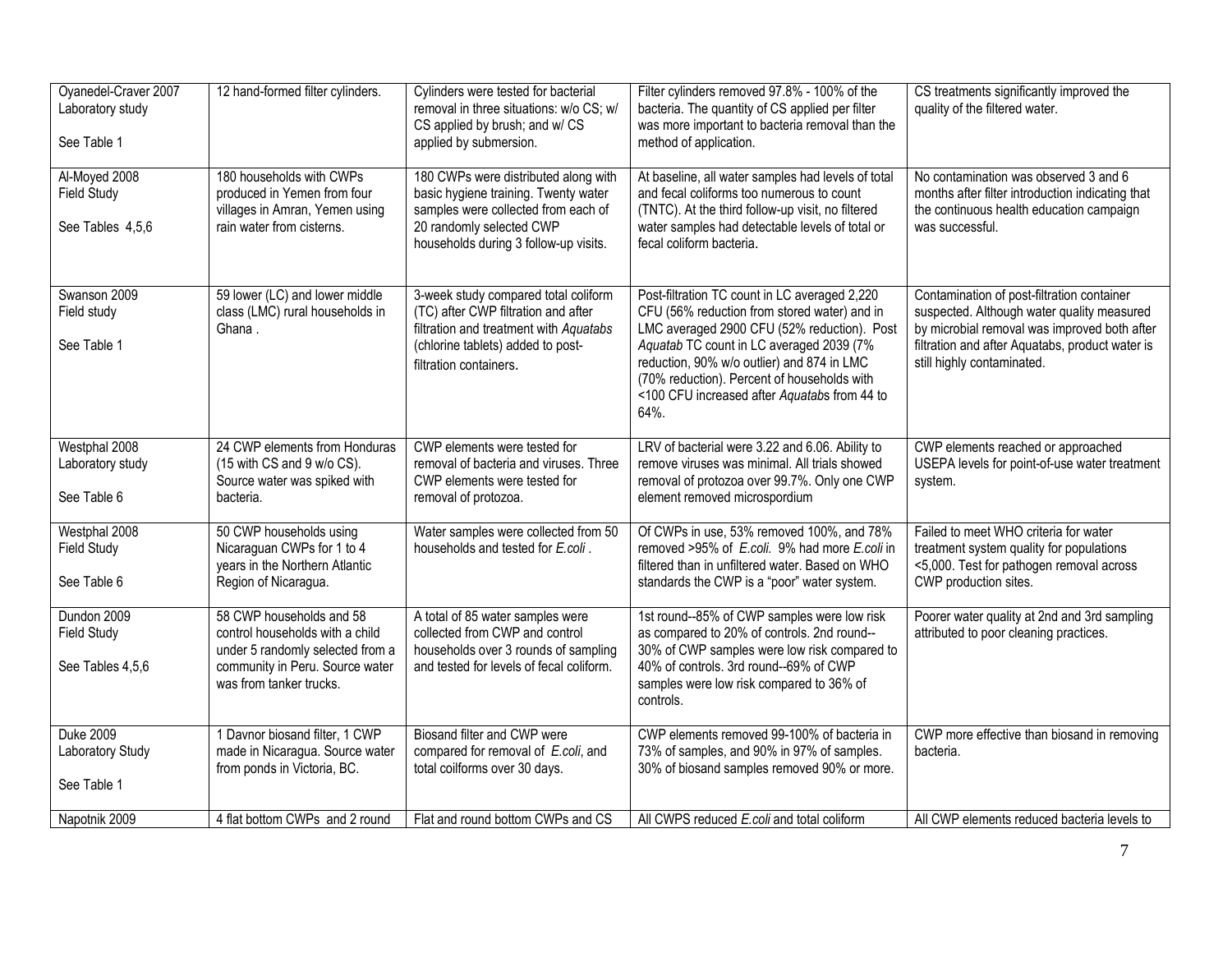| Laboratory Study<br>See Table 1       | bottom CWPs. Source water from<br>creek in Pennsylvania spiked with<br>E.coli.                                                                                    | application before and after firing were<br>compared for removal of E.coli and<br>total coliform over 6-weeks.                                                                               | concentrations to zero.                                                                                                                                                                                                                       | zero. Shape of CWP elements and method of<br>CS application was not associated with<br>removal of bacteria.                                                                            |
|---------------------------------------|-------------------------------------------------------------------------------------------------------------------------------------------------------------------|----------------------------------------------------------------------------------------------------------------------------------------------------------------------------------------------|-----------------------------------------------------------------------------------------------------------------------------------------------------------------------------------------------------------------------------------------------|----------------------------------------------------------------------------------------------------------------------------------------------------------------------------------------|
| <b>Brown 2009</b><br>Laboratory Study | 5 batches of low-fire kaolite clay<br>amended with oxides and fired.<br>Source water was lake water or<br>groundwater, both spiked with<br>bacteriophage (virus). | Electropositive iron oxides (goethite,<br>magnetite, hematite) or alumina oxides<br>were mixed with clay batches at 1:6<br>ratio (dry mix by weight). Inactivation<br>of virus was compared. | Clays modified with goethite, hematite and<br>alumina showed a significantly higher sorption of<br>bacteriaphages as compared to unmodified clay.<br>Iron amendments were most effective. Total<br>inactivation was observed w/goethite clay. | Some iron and aluminum oxide amendments<br>to ceramic materials increased inactivation of<br>viruses. Results may vary depending on base<br>clay composition. Goethite most effective. |

|                                                             | Table 3_FILTER PERFORMANCE: COLLOIDAL SILVER_CHARACTERISTICS/ LEACHING and REMOVAL OF TOXIC METALS                                             |                                                                                                                                                    |                                                                                                                                                                                                                                                                                                                                                                                   |                                                                                                                                                                                                                                                                                          |  |
|-------------------------------------------------------------|------------------------------------------------------------------------------------------------------------------------------------------------|----------------------------------------------------------------------------------------------------------------------------------------------------|-----------------------------------------------------------------------------------------------------------------------------------------------------------------------------------------------------------------------------------------------------------------------------------------------------------------------------------------------------------------------------------|------------------------------------------------------------------------------------------------------------------------------------------------------------------------------------------------------------------------------------------------------------------------------------------|--|
| Author                                                      | Population                                                                                                                                     | Description                                                                                                                                        | Results                                                                                                                                                                                                                                                                                                                                                                           | Conclusions/recommendations                                                                                                                                                                                                                                                              |  |
| Lantagne 2001<br>Laboratory Study<br>See Tables 1, 2        | 3 CWPs made in PFP factory in<br>Nicaragua                                                                                                     | CWP elements tested to determine<br>leaching of CS and removal of<br>pesticides, arsenic and VOCs.                                                 | Silver concentration in filtered water decreased<br>substantially after the first use. Concentration<br>after first use was below WHO and EPA limits.<br>CS is needed for complete removal of microbes.<br>Effectiveness of CS may be indefinite. Steep<br>decrease observed in removal of arsenic.<br>Pesticides, VOC study indicated a trend toward<br>a decrease in removal.   | CWP is not recommended for use with VOCs,<br>arsenic, or pesticides. Ingestion of CS in<br>filtered water does not pose a health risk. Do<br>not use first un of filtered water due to CS<br>residual. Research needed to assess<br>microbial inactivation after repeated<br>scrubbings. |  |
| Lantagne 2001<br><b>Field Study</b><br>See Tables 1,2,4,5,6 | 24 CWP houses w/ poor quality<br>water in 7 communities in rural<br>Nicaragua.                                                                 | Water samples were collected and<br>examined for CS levels in US lab and<br>with Rapid Silver test kit in homes.                                   | No filtered water sample approached the WHO<br>or EPA limits. Due to high turbidity Rapid Silver<br>test was ineffective in Nicaragua.                                                                                                                                                                                                                                            | Ingestion of CS in filtered water in households<br>does not pose a health risk.                                                                                                                                                                                                          |  |
| Bielefeldt 2003<br>Laboratory Study<br>See Tables 1,2       | 7 new CWP elements produced in<br>Managua.                                                                                                     | Leaching of CS tested in over 20<br>batches of influent water.                                                                                     | CS in water stabilized at <20 ppb after<br>approximately 12 runs. Even first runs did not<br>exceed USEPA limits.                                                                                                                                                                                                                                                                 | CS leaching decreased and stabilized after 12<br>runs. Ingestion of CS in filtered water does not<br>pose a health risk.                                                                                                                                                                 |  |
| Van Halem (2006)<br>Laboratory Study<br>See Table 2         | 24 CWP elements imported from<br>Cambodia, Ghana, and<br>Nicaragua. Manufacturing<br>process "unknown." Source water<br>was canals in Holland. | CWP elements were tested as part of<br>a certification process. CWP elements<br>were tested for release of metallic<br>elements using canal water. | Aluminium, antimony, arsenic, barium, copper,<br>manganese, silicon and silver were observed in<br>higher concentrations in the filtered water than in<br>the source water. All except arsenic were within<br>WHO limits. First run mean concentration of<br>arsenic for the Cam-CWP element was 200<br>ug/L. All subsequent samples exceeded WHO<br>limits for arsenic (10ug/L). | If arsenic is known to be present in a region,<br>the clay used to make the CWP elements<br>should first be tested. Recommendation for a<br>Dutch Declaration of Performance could not<br>be made due to lack of knowledge of the<br>manufacturing processes.                            |  |
| Oyanedel-Craver 2007<br><b>Laboratory Study</b>             | 12 hand-formed filter cylinders.                                                                                                               | Filter cylinders were tested in 3<br>situations: without CS; with CS                                                                               | CS concentrations in filtered water were initially<br>greater than the regulatory limit of 0.1 mg/L, but                                                                                                                                                                                                                                                                          | Release of CS from the filters may depend on<br>water chemistry, amount of CS applied, and                                                                                                                                                                                               |  |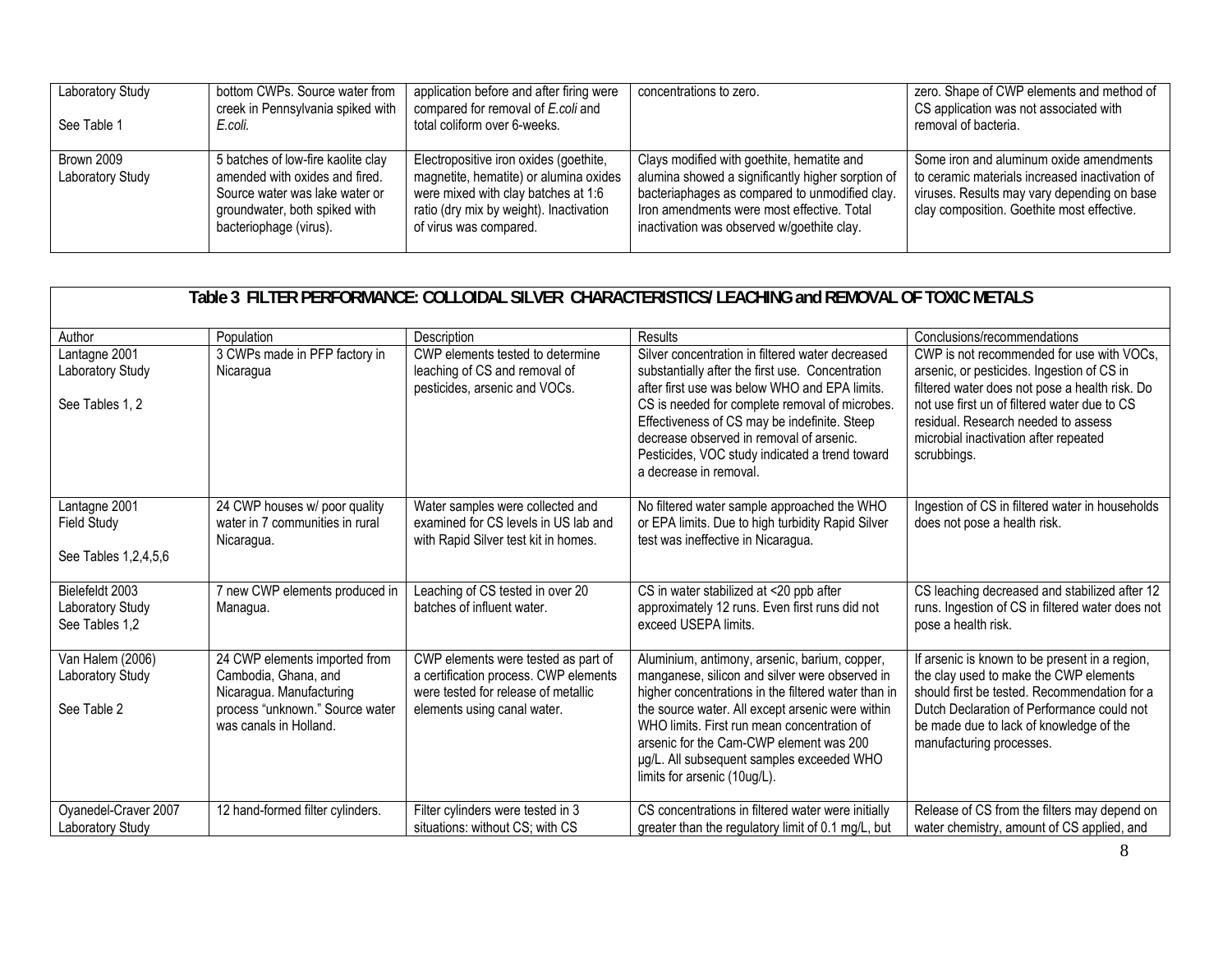| See Tables 1,2                   |                                                             | applied by brush; and with colloidal<br>silver applied by submersion.                                                                                                                                                                                                     | dropped below this value after 200 minutes of<br>continuous operation.                                                                                                                                                                                                                                                                                                                                                                               | pore structure. Ingestion of CS in filtered water<br>does not pose a health risk.                                                                                                                                                                                                                                                 |
|----------------------------------|-------------------------------------------------------------|---------------------------------------------------------------------------------------------------------------------------------------------------------------------------------------------------------------------------------------------------------------------------|------------------------------------------------------------------------------------------------------------------------------------------------------------------------------------------------------------------------------------------------------------------------------------------------------------------------------------------------------------------------------------------------------------------------------------------------------|-----------------------------------------------------------------------------------------------------------------------------------------------------------------------------------------------------------------------------------------------------------------------------------------------------------------------------------|
| Tun 2009                         | 46 CWPs from 9 production<br>plants in Myanmar              | Arsenic-free river water was filtered<br>through CWPs and tested for levels of<br>arsenic. First liter samples were<br>tested, then one liter samples were<br>tested every ten liters. Aggregate<br>samples were tested from 10 and 20<br>liter batches up to 150 liters. | 46% of first litre samples exceeded WHO limits<br>for arsenic (<50ug/L) but average concentrations<br>were well below limits. Significant differences in<br>arsenic concentration were observed between<br>CWPs in first litre samples. First litre<br>concentrations were 2-5 times greater than the<br>first 10 litre concentrations. Leaching of arsenic<br>was not associated with presence of CS. Arsenic<br>does not leach at a constant rate. | Based on WHO standards for arsenic in<br>"countries most affected by arsenic"<br>(<50ug/L), author concludes that exposure to<br>arsenic leached from CWPs does not pose a<br>significant health risk to users. First 20 litres<br>should be discarded.<br>Source of arsenic was not tested but is<br>suspected to be rice hulls. |
| Larimer 2010<br>Laboratory study | Fired ceramic tiles made from<br>kaolitie clay and sawdust. | Clay tiles were soaked in a CS<br>solution, dried, and scanned to<br>determine depth of penetration.                                                                                                                                                                      | No silver nanoparticles were observed below 50<br>um. Silver was concentrated in near surface<br>pores. Flow from surface evaporation drives<br>water and associated silver nanoparticles away<br>from interior of clay.                                                                                                                                                                                                                             | Alternative means of silver<br>impregnation/drying is needed for more<br>uniform spatial distribution however these<br>methods are cost prohibitive.                                                                                                                                                                              |

| Table 4 HEALTH IMPACT/POPULATION STUDIES                                 |                                                                                                                                                                                                      |                                                                                                                                                                                                                                                                                                                                 |                                                                                                                                                                                                                                                                                                                                                                                                                                                                                                      |                                                                                                                                                                           |
|--------------------------------------------------------------------------|------------------------------------------------------------------------------------------------------------------------------------------------------------------------------------------------------|---------------------------------------------------------------------------------------------------------------------------------------------------------------------------------------------------------------------------------------------------------------------------------------------------------------------------------|------------------------------------------------------------------------------------------------------------------------------------------------------------------------------------------------------------------------------------------------------------------------------------------------------------------------------------------------------------------------------------------------------------------------------------------------------------------------------------------------------|---------------------------------------------------------------------------------------------------------------------------------------------------------------------------|
| Author                                                                   | Population                                                                                                                                                                                           | Description                                                                                                                                                                                                                                                                                                                     | <b>Results</b>                                                                                                                                                                                                                                                                                                                                                                                                                                                                                       | Conclusions/Recommendations                                                                                                                                               |
| AFA Guatemala (1996)<br>Field Study<br>Spanish/English<br>See Tables 2.6 | 680 poor families from 3 regions<br>of Guatemala matched for level of<br>water contamination, number of<br>children under 5, socio-economic<br>status, hygiene habits, and<br>incidence of diarrhea. | Study participants were randomized to<br>four observation groups; received<br>CWP; received CWP and health<br>course; received health course;<br>received neither (control). Families<br>were surveyed for incidence of<br>diarrhea. CWP users received training<br>in maintenance and bi-weekly visits by<br>health promoters. | A statistically significant difference was observed in<br>all regions in the incidence of diarrhea between the<br>CWP and control group and between the control<br>group and the CWP/education group. In 2 regions,<br>significant differences were observed between the<br>CWP group and the education group. Diarrhea was<br>observed in 5.3% of controls; 4.2% of education;<br>2.5% in CWP group; and 1.8% in CWP/education<br>group. CWP use reduced the duration of an episode<br>of diarrhea. | AFA recommends the combined use of<br>CWP and education as a means of<br>combating diarrheal disease. The CWP<br>has a greater effect than the health<br>education alone. |
| Lantagne 2001<br>Field Study<br>See Tables 1, 2, 3, 5, 6                 | 24 CWP households with poor<br>quality water in 7 communities in<br>Nicaragua.                                                                                                                       | Household survey of CWP users and<br>incidence of diarrhea.                                                                                                                                                                                                                                                                     | No family with a CWP that removed microbial<br>contamination had a child with diarrhea in the last<br>month.                                                                                                                                                                                                                                                                                                                                                                                         | Use of CWP in reducing diarrhea is<br>promising but not conclusive.                                                                                                       |
| Roberts (2003)<br>Field Study                                            | 100 CWP users including Always<br>Users (AU) and Sometime/Never<br>Users (SNU) and 101 matched                                                                                                       | Households were surveyed regarding<br>hygiene practices and incidence of<br>diarrhea. CWP recipients received                                                                                                                                                                                                                   | 82% of CWP AU reported no incidence of diarrhea<br>in the prior month as compared to 65% of SNU and<br>62% of Always Boil, and 40% of Never Boil water                                                                                                                                                                                                                                                                                                                                               | CWP reduced incidence of diarrhea. CWP<br>may be more effective than water boiling in<br>the prevention of diarrhea. The majority of                                      |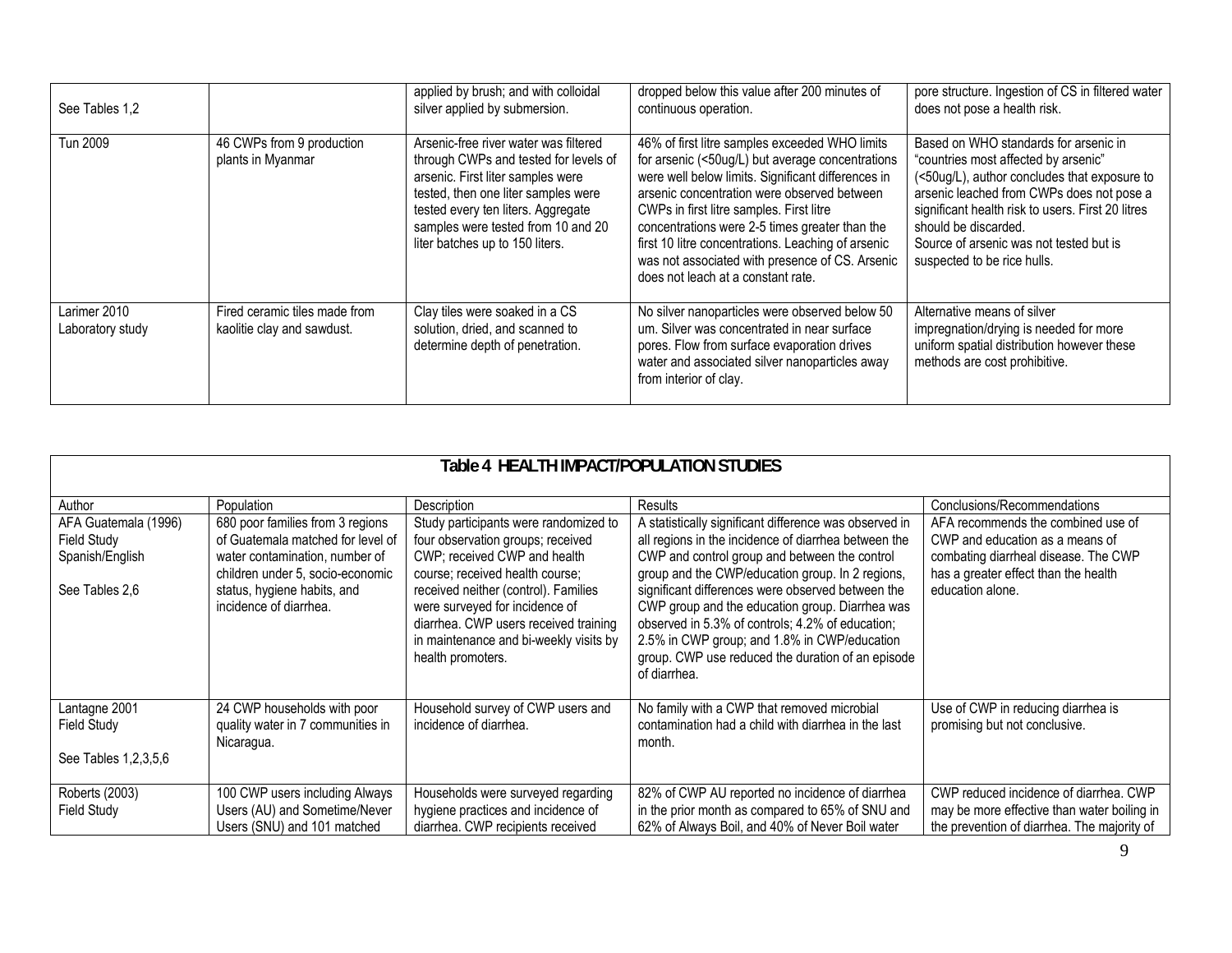| See Tables 2,5,6                                         | controls w/o CWPs in 2 villages in<br>Western Cambodia using pond or<br>open wells.                                                                             | training in CWP maintenance and<br>monthly follow-up visits from field<br>trainers.                                                               | controls. CWP users reported fewer cases of<br>diarrhea, lower treatment expenses, and fewer<br>work/school days missed.                                                                                                | those surveyed followed hygiene<br>recommendations                                                                                                                                   |
|----------------------------------------------------------|-----------------------------------------------------------------------------------------------------------------------------------------------------------------|---------------------------------------------------------------------------------------------------------------------------------------------------|-------------------------------------------------------------------------------------------------------------------------------------------------------------------------------------------------------------------------|--------------------------------------------------------------------------------------------------------------------------------------------------------------------------------------|
| Smith 2004<br>Field Study<br>See Tables 1,2,5,6          | 69 households using a<br>Vietnamese-made or an IDE<br>Cambodia-made CWP. Water<br>sources were canals, ponds and<br>contaminated floodwater.                    | Survey of households using CWPs<br>regarding incidence of diarrhea in<br>children in the prior 2 weeks.                                           | One of 69 households had a child with diarrhea in<br>the 2 weeks prior to the survey. Users connected<br>better health with cleaner water.                                                                              | Conduct microbiological testing of both<br>types of CWPs every 6 months to monitor<br>effect of hygiene promotion.                                                                   |
| Brown & Sobsey 2007<br>Field Study<br>See Tables 1,2,5,6 | 80 households with children<br>under 5 currently using CWPs<br>and matched control households<br>using the same water source.<br>Three provinces in Cambodia.   | The incidence of diarrhea in CWP<br>households was compared to non<br>CWP households over a 2-month<br>period of time during dry season.          | The risk of diarrhea in households using the CWP<br>was 46% of that observed in households not using<br>the CWP. A reduced incidence of diarrhea was<br>observed in CWP users regardless of age, gender<br>or province. | CWP households had reduced risk of<br>diarrhea. More research needed using<br>randomized, controlled, blinded<br>intervention trials. Surveys should be done<br>in the rainy season. |
| Al-Moyed 2008<br><b>Field Study</b><br>See Tables 2,5,6, | 180 households in 4 villages in<br>Amran governorate of Yemen<br>using rain water from cisterns.<br>CWPs produced in Yemen.                                     | CWPs households received hygiene<br>training and maintenance instructions<br>and were surveyed re incidence of<br>diarrhea over 7 months.         | Diarrheal episodes in children decreased from 64%<br>to 14% after 1 month of use and remained<br>consistent over the next 6 months. Adult frequency<br>decreased from 25% to zero at 1 month and 7% at<br>6 months.     | Improved health status was observed.<br>Episodes of diarrhea decreased                                                                                                               |
| Dundon 2009<br>Field Study<br>See Tables 2,5.6           | 58 CWP households and 58<br>control households with a child<br>under 5 randomly selected from<br>one community in Peru. Source<br>water was from tanker trucks. | Households slated to receive a CWP<br>and control households were surveyed<br>for incidence of diarrhea at baseline<br>and at one-week intervals. | At baseline 39% of CWP group and 42% of the<br>control group reported a case of diarrhea. At week 8<br>only 6% of CWP households reported a case of<br>diarrhea and 13.5% of the control group.                         | CWP households had reduced incidence of<br>diarrhea.                                                                                                                                 |

| EDUCATION/TRAINING/PROMOTION<br>Table 5. |                                                                                                      |                                                                                                                  |                                                                                                                                                                                          |                                                                                                                                       |
|------------------------------------------|------------------------------------------------------------------------------------------------------|------------------------------------------------------------------------------------------------------------------|------------------------------------------------------------------------------------------------------------------------------------------------------------------------------------------|---------------------------------------------------------------------------------------------------------------------------------------|
| Author                                   | Population                                                                                           | Description                                                                                                      | Results                                                                                                                                                                                  | Conclusions/Recommendations                                                                                                           |
| Lantagne 2001<br>Field Study             | 24 households with poor quality<br>water from 3 geographical regions<br>of Nicaragua currently using | Households were surveyed regarding<br>water source, CWP usage, and family<br>health.                             | 78% of CWP users reported cleaning their filter with<br>source water. Most families did not use any<br>disinfection agent for cleaning. A lack of education                              | Information should be presented to local<br>NGOs before CWPs are purchased. CWP<br>success is directly correlated to follow-up.       |
| See Tables 1,2,3,4,6                     | CWPs.                                                                                                |                                                                                                                  | about safe water sources and correct cleaning and<br>maintenance of CWP was observed. Monthly visits<br>by local NGO partner or community was strongly<br>correlated with continued use. | Education needed about filter use and<br>maintenance, cleaning, preventing<br>breakage, maintaining head pressure, and<br>sanitation. |
| Roberts 2003<br>Field Study              | 1000 adult women from 1000<br>households in 12 villages in 2<br>provinces in Cambodia trained in     | Field trainers received training in the<br>operation and maintenance CWPs.<br>After distribution, field trainers | Compliance with recommended hygiene practices<br>was high                                                                                                                                | Training resulted in compliance with<br>hygiene practices.                                                                            |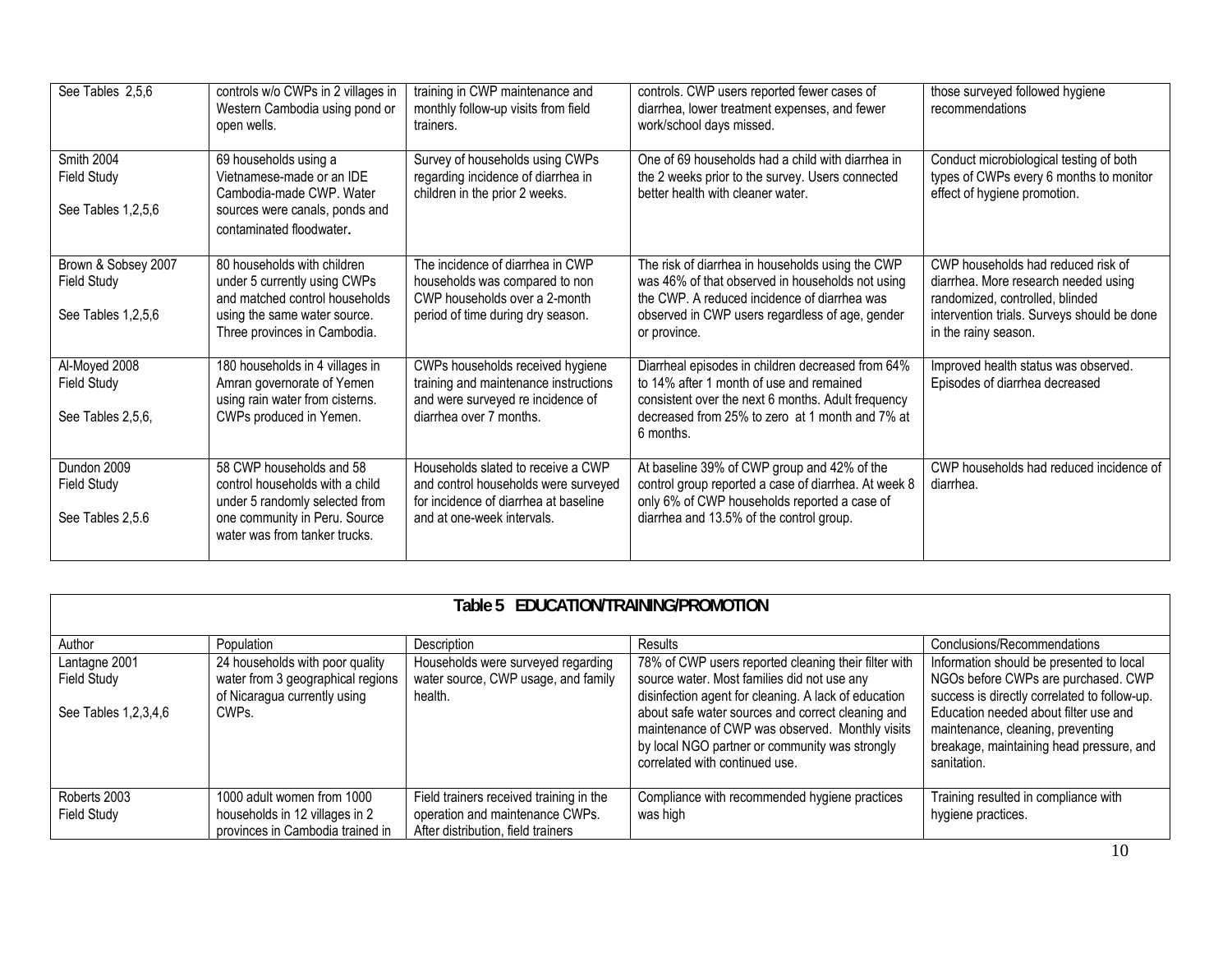| See Tables 2,4,6                                                    | CWP use and maintenance by<br>field trainers.                                                                                                                                                           | conducted 2-hour training sessions<br>with CWP recipients. Field trainers<br>made regular monthly follow-up visits.                                                                                                                                                                                            |                                                                                                                                                                                                                                                                                                                                                                                                                        |                                                                                                                                                                                                                                                                                                    |
|---------------------------------------------------------------------|---------------------------------------------------------------------------------------------------------------------------------------------------------------------------------------------------------|----------------------------------------------------------------------------------------------------------------------------------------------------------------------------------------------------------------------------------------------------------------------------------------------------------------|------------------------------------------------------------------------------------------------------------------------------------------------------------------------------------------------------------------------------------------------------------------------------------------------------------------------------------------------------------------------------------------------------------------------|----------------------------------------------------------------------------------------------------------------------------------------------------------------------------------------------------------------------------------------------------------------------------------------------------|
| Smith 2004<br><b>Field Study</b><br>See Tables 1,2,4                | 69 households using a<br>Vietnamese-made CWP or an<br>IDE/Cambodia-made CWP from 7<br>villages of the Takeo province of<br>Vietnam. Water sources were<br>canals, ponds and contaminated<br>floodwater. | Household survey of CWP benefits<br>and problems, cleaning and<br>maintenance practices. Focus group<br>discussion/community meetings with<br>CWP users and village leaders re filter<br>distribution, training and health<br>messages, follow up, benefits and<br>problems, and perceptions about<br>disease. | Majority of households cleaned their CWP with a<br>soft cloth or brush. Most washed the CWP with<br>pond or rainwater and did not use soap. Of the<br>households using soap, most washed the outside of<br>the CWP element and not the inside of the<br>receptacle. A small number washed hands with<br>soap before cleaning the CWP. Frequency of<br>cleaning was inconsistent with observations of CWP<br>condition. | Need for ongoing monitoring by village<br>water committees to evaluate effects of<br>hygiene promotion. Training in CWP care<br>and maintenance should include assembly,<br>sedimentation of turbid water, cleaning of<br>CWP receptacle and element, and hygiene<br>habits around the use of CWP. |
| Donachy 2004<br><b>Field Study</b><br>See Tables 1,2,6              | 108 households in rural<br>Nicaragua that had been using<br>CWPs for a least one year.<br>See Table 2                                                                                                   | NGO staff, health promoters, and<br>CWP users received training and<br>instruction manuals for the use and<br>maintenance of CWPs. Water samples<br>were collected before and after training<br>and then bimonthly.                                                                                            | Presence of H <sub>2</sub> S producing bacteria in filtered water<br>was 9.5 times more likely to occur pre-training as<br>compared to post-training (p<0.000). This trend<br>continued over the course of 9 months.                                                                                                                                                                                                   | Removal of bacteria was associated with<br>training on correct use of CWPs. A plan for<br>standardized training should be a requisite<br>for NGOs wanting to implement CWP<br>projects.                                                                                                            |
| Brown & Sobsey<br>2007<br><b>Field Study</b><br>See Tables 1,2,4,6, | 80 households with children<br>under 5 currently using CWPs<br>and matched control households<br>using the same water source.<br>Three provinces in Cambodia.                                           | 203 water samples were collected<br>from 160 households over 3 visits.<br>Samples from case and control<br>households were compared for<br>concentrations of E.coli, coliforms, and<br>turbidity.                                                                                                              | At some point, approximately 50% of CWPs<br>produced bacteria concentrations greater than the<br>untreated water.                                                                                                                                                                                                                                                                                                      | Recontamination of CWP and storage<br>receptacle occurred likely through improper<br>handling. Education may reinforce proper<br>use and hygiene behavior. Proper use of<br>the technology is critical.                                                                                            |
| Al-Moyed 2008<br><b>Field Study</b><br>See Tables 1,2,4,6           | 180 households with CWPs in<br>four villages in Amran<br>governorate of Yemen using rain<br>water from cisterns.                                                                                        | 180 CWPs were distributed along with<br>basic hygiene training. Twenty water<br>samples were collected from 20<br>randomly selected CWP households at<br>3 follow-up visits.                                                                                                                                   | At baseline, all 20 water samples had levels of total<br>and fecal coliforms too numerous to count (TNTC).<br>At the third follow-up visit, no filtered water samples<br>had detectable levels of total or fecal coliform<br>bacteria.                                                                                                                                                                                 | No contamination was observed 3 and 6<br>months after filter introduction indicating<br>that the continuous health education<br>campaign was successful.                                                                                                                                           |
| Dundon 2009<br>Field Study<br>See Tables 2,4,6                      | 58 CWP households with a child<br>under 5 randomly selected from<br>one community in Peru. Source<br>water was from tanker trucks.                                                                      | CWP households were surveyed at<br>week 7 about their understanding of<br>CWP use and maintenance.                                                                                                                                                                                                             | Survey revealed that CWP users cleaned<br>receptacles with source water. After review of<br>verbal and written instructions on correct<br>maintenance, the water quality showed<br>improvement at next sampling.                                                                                                                                                                                                       | Clear and repeated instructions on<br>maintenance needed. Avenues of<br>contamination should be included in<br>training.                                                                                                                                                                           |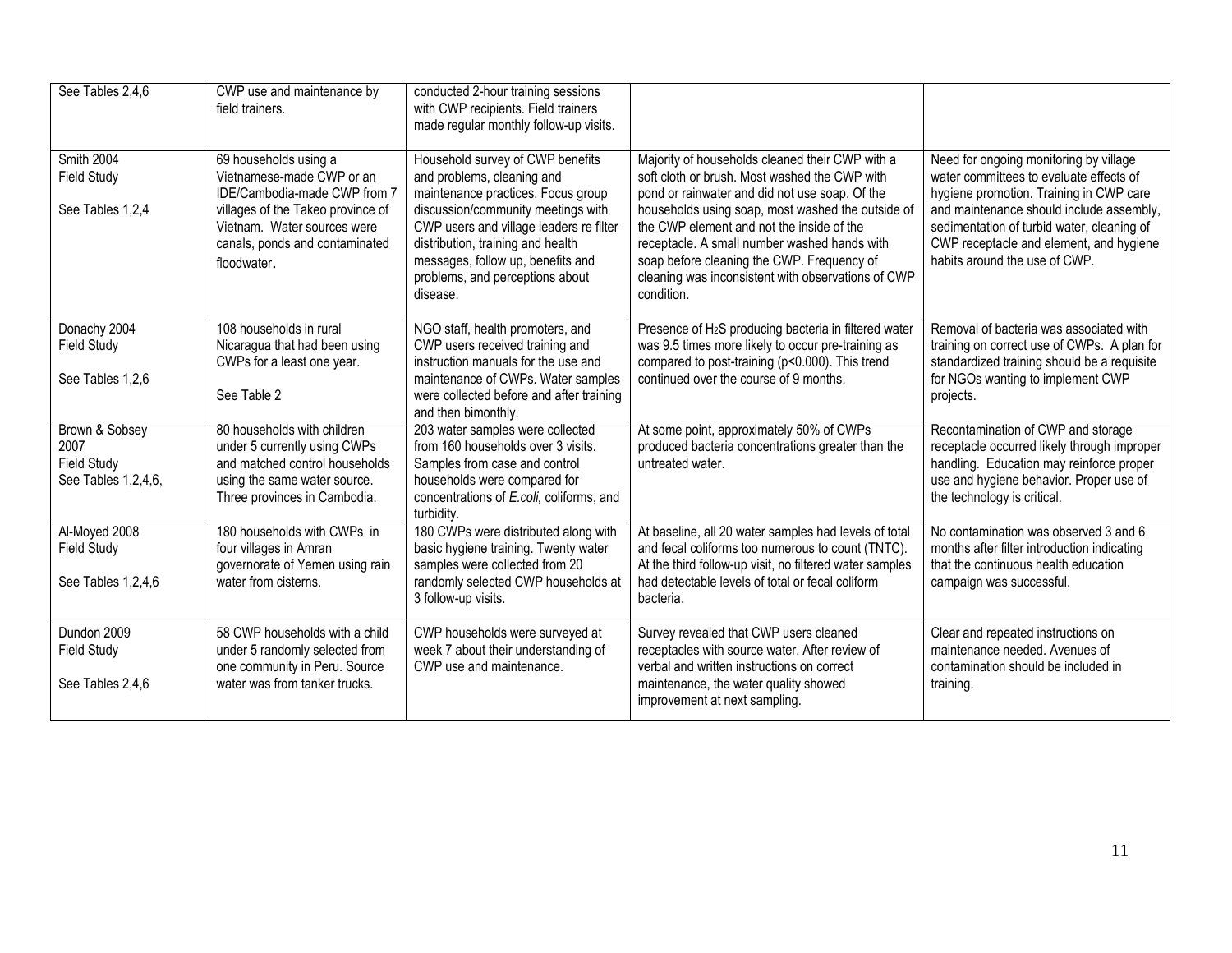| Table 6 MARKETING/PROMOTION/ACCEPTANCE                        |                                                                                                                                                                                        |                                                                                                                                                                                                                                                      |                                                                                                                                                                                                                                                                                                                                                                |                                                                                                                                                                                                                                                                                             |
|---------------------------------------------------------------|----------------------------------------------------------------------------------------------------------------------------------------------------------------------------------------|------------------------------------------------------------------------------------------------------------------------------------------------------------------------------------------------------------------------------------------------------|----------------------------------------------------------------------------------------------------------------------------------------------------------------------------------------------------------------------------------------------------------------------------------------------------------------------------------------------------------------|---------------------------------------------------------------------------------------------------------------------------------------------------------------------------------------------------------------------------------------------------------------------------------------------|
| Author                                                        | Population                                                                                                                                                                             | Description                                                                                                                                                                                                                                          | <b>Results</b>                                                                                                                                                                                                                                                                                                                                                 | Conclusions/Recommendations                                                                                                                                                                                                                                                                 |
| AFAGuatemala 1995<br>Field Study/Survey<br>See Tables 2,4     | One-year study of 680 poor<br>families using CWPs from 3<br>regions of Guatemala matched for<br>level of water contamination,<br>number of children under 5,<br>socio-economic status. | Families were surveyed for incidence<br>of diarrhea, acceptance of CWP,<br>sanitary conditions, quality of source<br>water.                                                                                                                          | CWP had a high level of acceptance. Percent of<br>children drinking filtered water in CWP households<br>varied from 87% to 93%. Use of CWP dropped<br>when maintenance or repairs were needed.                                                                                                                                                                 | Regular maintenance and repairs are<br>needed. CWP is more effective when<br>combined with health education. Bronze<br>spigots worked better than plastic. CWPs<br>were well-accepted.                                                                                                      |
| <b>Walsh 2000</b><br>Field Study/Survey<br>See Tables 2       | 130 households in 3 communities<br>in Nicaragua served by 3 NGOs.                                                                                                                      | Households surveyed to determine<br>acceptance of and willingness to pay<br>for CWP.                                                                                                                                                                 | 91% of those surveyed regarded their CWP as<br>effective. 88% were still using the CWP. 12% cited<br>breakage and dissatisfaction as reasons for<br>discontinued use. 67% considered the CWP the<br>best method of purifying water. 60% would<br>recommend to others. 67% of people liked using<br>chlorine.                                                   | Chlorine more widely accepted than<br>expected. Need for subsidizing the cost of<br>CWP. Results were contradictory on<br>amount of water used and filtered.<br>Filters do not provide adequate amount of<br>water for a family.                                                            |
| Nims (2000)<br>Field Study/Survey                             | 53 women from 3 communities in<br>3 regions Nicaragua using the<br>Nicaraguan CWP.                                                                                                     | Seven focus groups were conducted.<br>Households were surveyed with<br>regarding water source, attitudes<br>toward CWP compared to other<br>treatments, barriers to adoption, price<br>of CWP, knowledge about waterborne<br>disease, and marketing. | Percent of continued use ranged from 70% to 20%.<br>Lowest use was in the community with lack of NGO<br>follow-up, state distributed chlorine pills, and leaking<br>spigots. Respondents reported slow filtration rate,<br>malfunction, and fragility of unit. Majority agreed<br>that water source was contaminated. Most preferred<br>CWP over chlorination. | Spare parts storage facility in each location<br>where filters are distributed. Continuing<br>health monitoring. Plastic spigots worked<br>better than bronze. Credit should be<br>provided for purchasing.                                                                                 |
| Valerio 2001<br>Field Study/Survey                            | Survey Nicaragua                                                                                                                                                                       |                                                                                                                                                                                                                                                      | Continued usage was correlated with education and<br>training. 60% cleaned filter with source water.<br>Common problems were slow filtration, broken<br>spigots and broken elements.                                                                                                                                                                           | Training and continued follow-up is<br>indispensable to filter success.                                                                                                                                                                                                                     |
| Lantagne (2001)<br>Field study/Survey<br>See Tables 1,2,3,4,5 | 33 households with poor quality<br>water from 3 regions of Nicaragua<br>currently using CWPs.                                                                                          | Households were surveyed regarding<br>water supply, CWP usage and family<br>health.                                                                                                                                                                  | Of 33 homes visited 24 were still using the CWP.<br>Breakage was primary reason for discontinued use.<br>Continued usage was correlated with regular<br>monthly follow-up visits. 59% believed their water<br>source was clean. No correlation existed between<br>water contamination and beliefs.                                                             | On-going follow-up and hygiene promotion<br>is recommended to improve results. NGOs<br>should purchase extra CWP elements to<br>distribute as replacements for broken ones.<br>CWPs should be secured to a wall.<br>Storage containers need to be addressed<br>as sources of contamination. |
| Bullard 2002<br>Field Study/Survey<br>See Table 2             | 50 families using IDE CWPs in<br>flood-prone areas of the Mekong<br>Delta in Vietnam                                                                                                   | Focus groups were conducted to<br>assess acceptance, use, and savings.                                                                                                                                                                               | CWPs were easy to use, improved taste of water,<br>provided enough water for all family members,<br>provided savings in fuel, and current price was<br>acceptable.                                                                                                                                                                                             | CWPs were well-accepted and provided<br>sufficient water for a family. Develop<br>comprehensive social marketing program.                                                                                                                                                                   |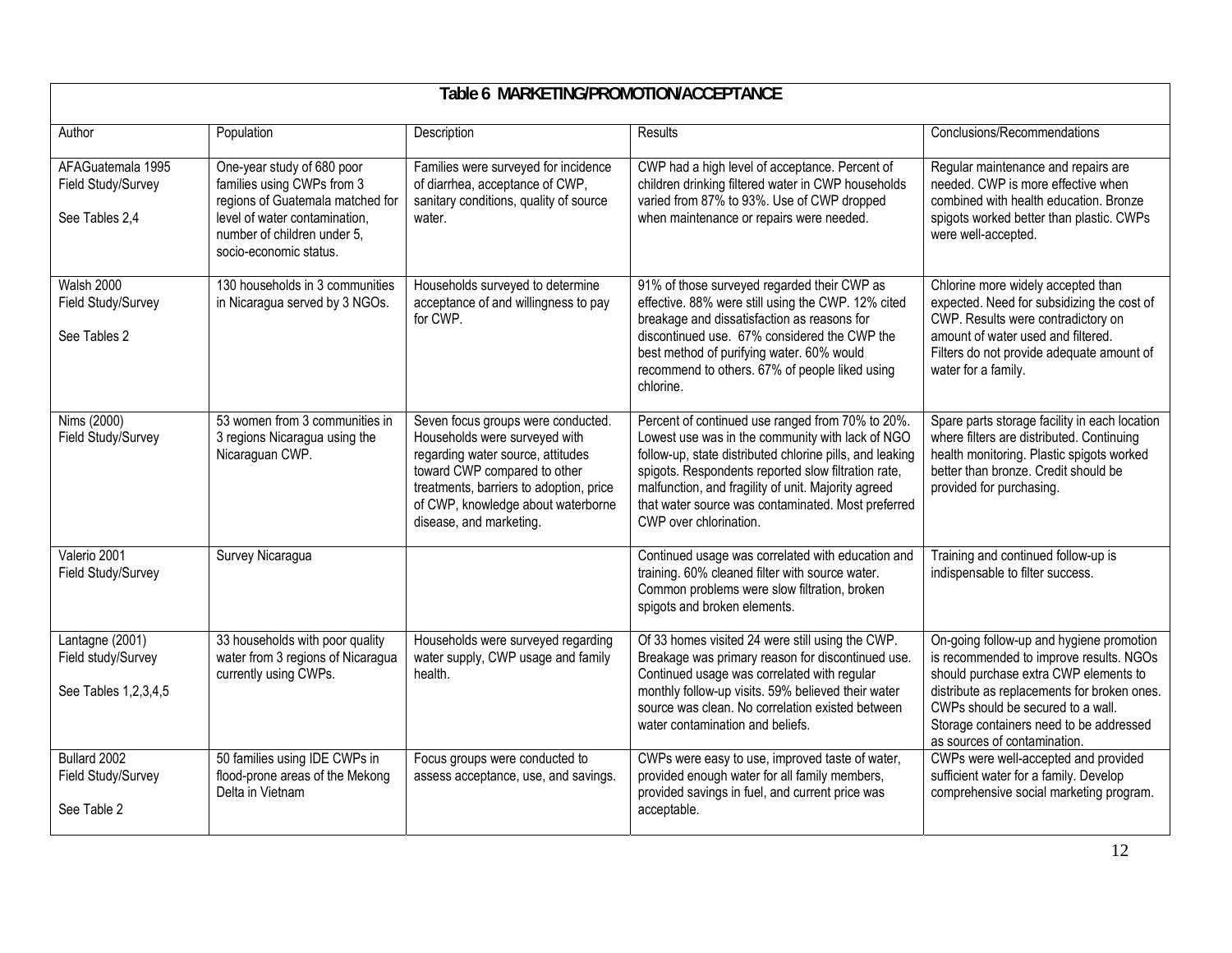| Roberts 2003<br>Field Study/Survey<br>See Tables 2,4,5 | 1000 CWP rural households in 12<br>villages in Kampong Chhnang<br>and Pursat provinces in Western<br>Cambodia.                                                                                         | Trainers surveyed households prior to<br>and 3 months after receiving their<br>CWP regarding water related<br>expenses, volume of water filtered,<br>hygiene practices, and satisfaction.                                                                                                                                    | 95% of households reported a high degree of<br>satisfaction, 99% liked the water, and 97% found<br>CWP easy to maintain. Savings in time and costs of<br>boiling water were reduced enough to pay for a filter<br>in 6 months.                                                                                                                                                                                                                                                             |                                                                                                                                                                                                                                                                                                                                                                                                                                  |
|--------------------------------------------------------|--------------------------------------------------------------------------------------------------------------------------------------------------------------------------------------------------------|------------------------------------------------------------------------------------------------------------------------------------------------------------------------------------------------------------------------------------------------------------------------------------------------------------------------------|--------------------------------------------------------------------------------------------------------------------------------------------------------------------------------------------------------------------------------------------------------------------------------------------------------------------------------------------------------------------------------------------------------------------------------------------------------------------------------------------|----------------------------------------------------------------------------------------------------------------------------------------------------------------------------------------------------------------------------------------------------------------------------------------------------------------------------------------------------------------------------------------------------------------------------------|
| Roberts 2003<br>Field Study/Survey<br>See Tables 2,4,5 | 100 CWP recipients in two<br>villages in Western Cambodia<br>using pond or open wells                                                                                                                  | Groups were surveyed regarding water<br>source, boiling, reasons for<br>discontinued use, cleaning practices,<br>savings.                                                                                                                                                                                                    | 40% of CWP households had never used or only<br>sometimes used the CWP. Most stopped because<br>breakage of plastic spigots or elements. Breakage<br>rate was 1.6% a month. CWP element cleaned an<br>average of 2.4 times/wk. CWPs provide adequate<br>water for an average household.                                                                                                                                                                                                    | Provided sufficient water for family. Provide<br>affordable CWP element replacement and<br>more durable spigots. Households should<br>pay full or partial price. Clean CWP<br>elements and receptacles no more than<br>once a month or when filtration rate drops.                                                                                                                                                               |
| Donachy 2004<br>Field study/Survey<br>See Tables 1,2,5 | 27 households using CWPs for at<br>least one year in rural Nicaragua.                                                                                                                                  | Households were surveyed about<br>CWP maintenance practices and<br>breakage.                                                                                                                                                                                                                                                 | No breakage of CWP elements was reported. 15%<br>of spigots broke over the course of the study.<br>Elements were cleaned an average of 1.6 times per<br>month.                                                                                                                                                                                                                                                                                                                             | Bi-weekly (rather than semi-weekly)<br>cleaning of CWP element is recommended<br>to reduce breakage. Replacement parts<br>need to be accessible and more durable<br>faucets should be used.                                                                                                                                                                                                                                      |
| Smith 2004<br>Field Study/Survey<br>See Tables 1,2,4,5 | 69 households from 7 villages of<br>the Takeo province of Vietnam<br>using a Vietnamese-made CWP<br>or an IDE/Cambodia-made CWP<br>Water sources were canals,<br>ponds and contaminated<br>floodwater. | Household survey/interviewer<br>observation of water sources and use.<br>sedimentation practices, CWP benefits<br>and problems, and maintenance<br>practices. Focus groups with CWP<br>users and village leaders re filter<br>distribution, training, follow-up, benefits<br>and problems, and perceptions about<br>disease. | 72.9% of households reported that CWPs always<br>provide sufficient water for the whole family. 85%<br>used filtered water for drinking only and 87% drank<br>only filtered or boiled water. 61.7% took filtered<br>water with them to the field. CWPs were well-<br>accepted because water is clear, tastes good,<br>saves money on boiling, and is healthy for children.<br>Biggest problem was broken taps and CWP<br>elements.                                                         | Provided sufficient water. Availability of<br>replacements parts is needed for program<br>sustainability. All broken taps were from<br>Vietnamese filter. Vietnamese filters had<br>more problems than IDE filters. Filters for<br>Vietnam should be purchased from IDE<br>Cambodia.                                                                                                                                             |
| Harris 2005<br>Survey                                  | <b>NA</b>                                                                                                                                                                                              | Semi-structured interviews with eleven<br>point-of-use (POU) industry experts<br>(four related to CWP) related to<br>challenges to commercial viability of<br>POU treatments systems in low-<br>income settings.                                                                                                             | Subsidies can threaten sustainability and<br>undermine markets. Any user payment increases<br>the chance that product will be valued. Upkeep and<br>maintenance required. Building awareness and<br>distribution systems are expensive. Relationships<br>with local organizations are important. CWPs have<br>high set-up costs, are fragile, have slow filtration<br>rates but are low-cost for user. Adoption related to<br>awareness, source water quality, and cultural<br>acceptance. | Commercial approach is necessary to<br>guarantee sustainability. NGOs need to<br>promote health messages. Target men and<br>women's organizations. Conduct<br>community driven promotion campaigns.<br>Refine and improve product positioning<br>and differentiation. Research needed in the<br>areas of demand creation, education,<br>advertising, promotion, cost and use,<br>product improvement. Ensure quality<br>control. |
| Westphal 2008<br>Field Study/Survey<br>See Table 2     | 167 households using CWPs for 1<br>to 4 years in the Northern Atlantic<br>Autonomous Region of Nicaragua                                                                                               | Cross-sectional survey to determine<br>reasons for use or disuse, cleaning<br>practices, cost, and CWP function.                                                                                                                                                                                                             | 50% of CWPs were no longer in use due to broken<br>spigots (58%), receptacles or filter elements. 100%<br>of households liked the taste of water, 87% reported<br>that CWPs supplied adequate water, 99%                                                                                                                                                                                                                                                                                   | Method needed for installment loans or<br>subsidies for CWP purchase. Modify spigot<br>and receptacle to improve durability,<br>provide replacement parts. Establish                                                                                                                                                                                                                                                             |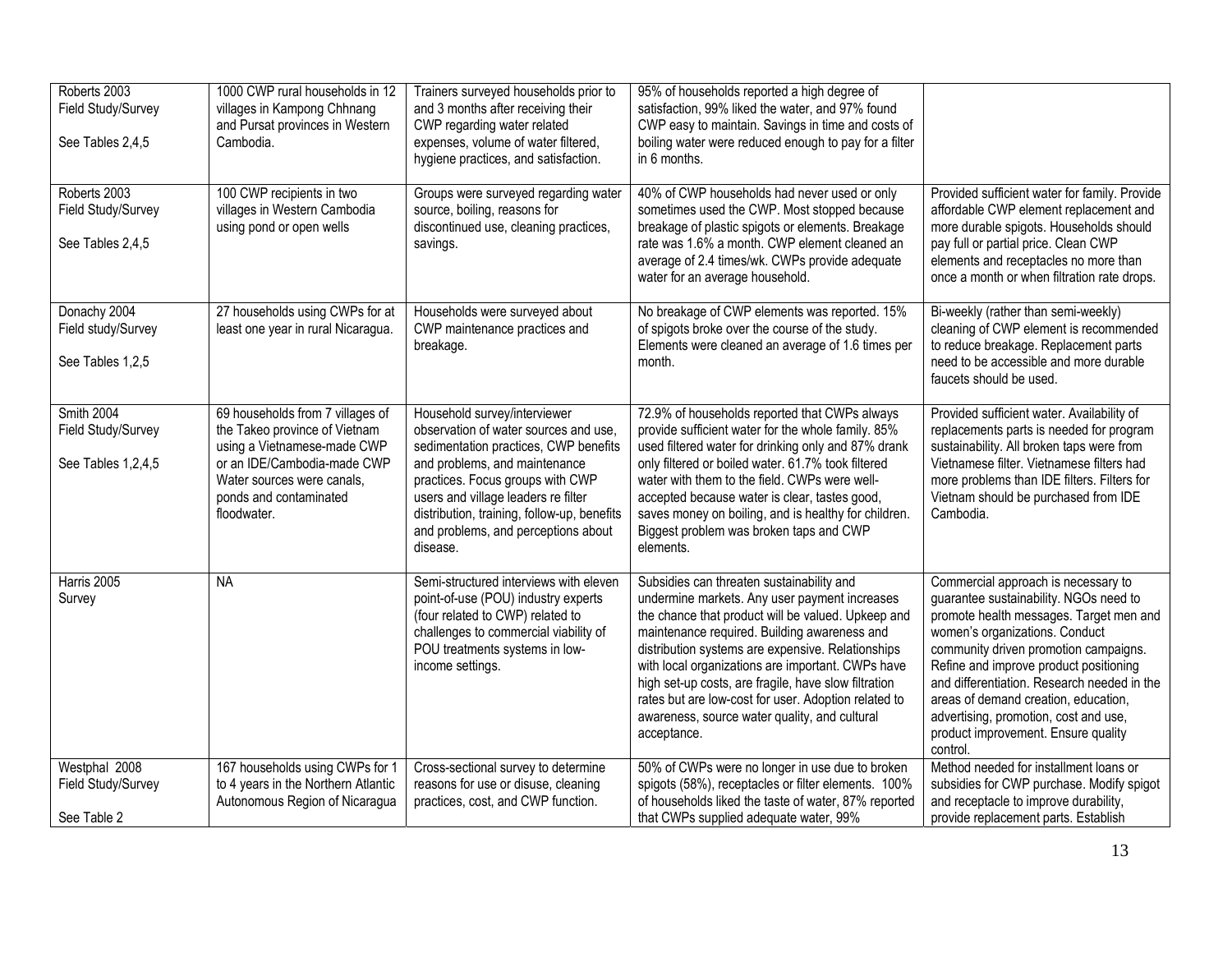|                                                                 |                                                                                                                                             |                                                                                                                                                                                                                                                               | purchased their CWP, and 26.3% knew where to<br>get spare parts.                                                                                                                                                                                                                                                                                                                                                                | quality assurance protocols in CWP<br>factories, and a certification process.                                                                                                                                                                                                                                                                                                                                                          |
|-----------------------------------------------------------------|---------------------------------------------------------------------------------------------------------------------------------------------|---------------------------------------------------------------------------------------------------------------------------------------------------------------------------------------------------------------------------------------------------------------|---------------------------------------------------------------------------------------------------------------------------------------------------------------------------------------------------------------------------------------------------------------------------------------------------------------------------------------------------------------------------------------------------------------------------------|----------------------------------------------------------------------------------------------------------------------------------------------------------------------------------------------------------------------------------------------------------------------------------------------------------------------------------------------------------------------------------------------------------------------------------------|
| Brown & Sobsey 2007<br>Field Study/Survey<br>See Tables 1,2,4,5 | 506 households using a CWP<br>from either IDE or Resource<br>Development International (RDI)<br>in three provinces in Cambodia.             | Cross sectional study determined<br>uptake, use rates, and factors<br>associated with continued use.<br>Compared characteristics of those<br>households with a CWP still in use at<br>the time of follow-up visit to<br>households that had discontinued use. | Breakage rate of 2% a month observed.<br>43% reported a willingness to purchase an<br>additional CWP but only 26% knew where to<br>purchase one. At follow-up, 350 CWPs were no<br>longer in use, with 65% of users citing breakage as<br>the reason. Continued use was associated with time<br>since implementation, cost recovery, sanitation and<br>hygiene education, willingness to purchase, and<br>use of surface water. | Supply chains for CWP parts and<br>replacements must be available and<br>accessible. CWP programs should be<br>combined with other water and sanitation<br>interventions.                                                                                                                                                                                                                                                              |
| Heierli 2008                                                    | CWP production and distribution<br>programs in Nicaragua and<br>Cambodia                                                                    | Compilation of best methods of<br>marketing safe water systems<br>including filtration, chlorination, SODIS<br>with a focus on Product, Price, Place,<br>Promotion and People.                                                                                | Problems identified in marketing CWPs include:<br>promoting CWPs as a product for the poor; giving<br>away or greatly subsidizing CWPs produces unfair<br>competition/undermines market sustainability; poor<br>product design results in breakage; lack of a viable<br>supply chain for replacements and parts leads to<br>disuse; lack of reliable indicator that water is safe.                                              | Use IDE/RDI model--cover production<br>costs through sales revenue and social<br>marketing/education costs through<br>subsidies; promote hygiene, prestige, and<br>desirability; market first to early adapters;<br>provide financing for retailers, installment<br>payments to buyers; sell at clinics and<br>pharmacies; assure access to replacement<br>parts; distribute regionally; assure quality<br>control; use popular media. |
| Al-Moyed 2008<br>Field Study/Survey<br>See Tables 2,4,5         | 180 households in 4 villages in<br>Amran governorate of Yemen<br>using rain water from cisterns.<br>CWP produced in Yemen                   | 180 CWPs were distributed along with<br>basic hygiene training and CWP<br>maintenance instructions. Households<br>were surveyed re satisfaction over a 7-<br>month period.                                                                                    | Willingness to buy a new CWP increased over time.<br>Acceptance of CWP was over 96% after 1 month<br>and remained high. Expenses for treatment for<br>diarrhea decreased. Up to 97% of participants liked<br>the improved taste of water. 73% of households<br>would recommend CWP.                                                                                                                                             | CWP was well accepted. Continue health<br>education campaigns. Appropriate price<br>should be defined. Sell points established<br>in capital cities, mass production.                                                                                                                                                                                                                                                                  |
| Dundon 2009<br>Field Study/Survey<br>See Tables 2,4,5           | 58 CWP households and 58<br>control households with a child<br>under 5 from a community in<br>Peru. Source water was from<br>tanker trucks. | CWP and control households surveyed<br>for volume of water available, access<br>to sanitation, amount of water boiled,<br>and understanding of care and<br>maintenance of CWP.                                                                                | CWP households boiled less water and had an<br>average 4.8 liters of water/day as compared to 2.7<br>in controls. Elements were difficult to lift. Broken<br>elements, spigots and stagnant water on bottom of<br>receptacle were noted.                                                                                                                                                                                        | Design easier method to remove CWP<br>element. Better instructions for cleaning of<br>CWPs. More durable spigot. Spigots<br>should be placed lower in the receptacle.<br>Better hygiene education.                                                                                                                                                                                                                                     |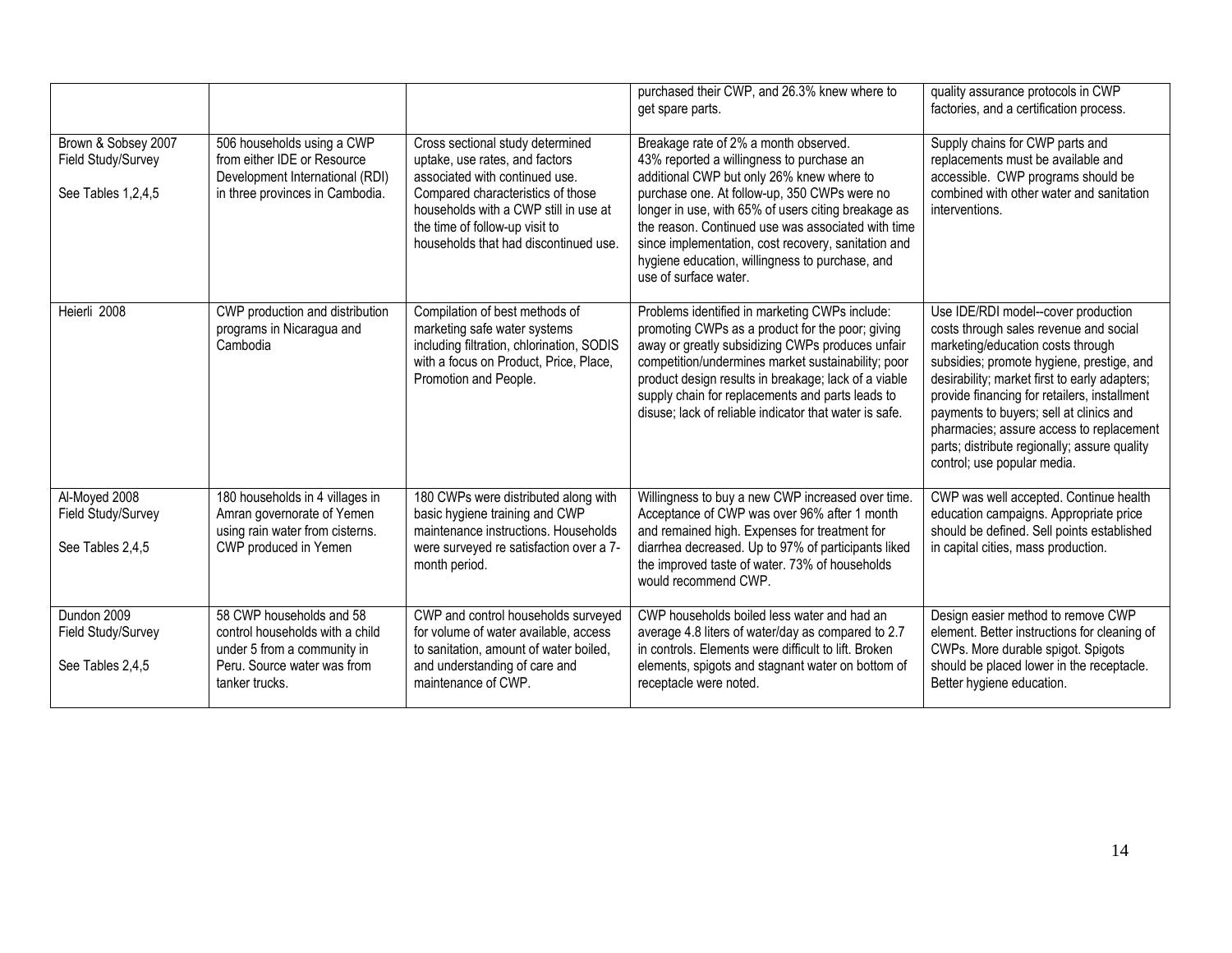AFA Guatemala (1995). Contra la morbilidad infantil; filtros artesanales y educacion. Instituto de Investigaciones Economicas y socials (IDIES): Guatemala. Universidad Rafael Landivar

Al-Moyed KA., Zabara BA., (2008). Evaluating the health and socioeconomic impacts of colloidal silver impregnated ceramic filters in four villages in 'Amran governorate. Sana'a Univesity Water and Environment Center. Yemen.

Beilefeldt, A., Summers, S., Fahlin, C., Givler, S., Kowalski, K., Medina, K., Hollenkamp, L., Malhotra A., & Wright, H., (2003?). Evaluating the water treatment effectiveness of the Filtron. University of Colorado Boulder.

Brown, J., & Sobsey, M. (2007). Use of ceramic water filters in Cambodia. Water and Sanitation Program. UNICEF.

Bullard M. (2002). Low-cost household water purifiers for flood-prone areas. Vietnam. International Development Enterprises Report on filter technology trials to the International Federation of the Red Cross and Red Crescent Societies

Campbell, E. (2004). Evaluacion de las purebas Hach para la deteccion de bacterias productoras de H2S en filtros de barro promovidos por la organizacion de Ceramistas Por la Paz. Universidad Centroamericana. Contact: Enrique@aguasolutions.com

Campell, E. (2005). Study of life span of colloidal silver impregnated ceramic filter. Prepared for Potters for Peace. Contact: Enrique@aguasolutions.com

Donachy, B. (2004) Training for rural health promoters and beneficiaries on the use, maintenance, and monitoring of the Colloidal Silver Impregnated Ceramic Water Filter. Contact: barbaradonachy@gmail.com.

Duke, W., Nordin R., & Mazumder A. Comparative analysis of the Filtron and biosand water filters. Available at: http://pottersforpeace.org/wp-content/uploads/comparative\_analysis\_of\_the\_fltron\_and\_biosand\_water\_filterseditms.pdf Contact: bsduke@telus.net, nordin@uvic.ca, mazumder@uvic.ca.

Dundon, S. (2009). Peru filter project final report. Prepared for Potters for Peace. Contact

Fahlin, C. (2003). Hydraulic properties investigation of the Potters For Peace colloidal silver impregnated ceramic filter. Undergraduate Independent Study Research. Available at: http://s189535770.onlinehome.us/pottersforpeace/wp-content/uploads/univ-of-col-hydraulic-properties-study.pdf.

Harris, J. (2005) Challenges to the commercial viability of point-of-use (POU) water treatment systems in low-income settings. Master of Science thesis in Water Science Policy and Management, Oxford University.

Heierli, U. (2008). Marketing safe water systems: Why it is so hard to get safe water to the poor- and so profitable to sell it to the rich. Swiss Agency for Development and Cooperation, Employment and Income Division. Available at: http://www.poverty.ch/safe-water.html.

Lantagne, D., Klarman, M., Mayer, A., Preston, K., Napotnik, J., Jellison, K. (2010). Effect of production variables on microbiological removal in locally-produced ceramic filters for houshold water treatment. *International Journal of environment Health Research*.

Lantagne, D. (2001a). *Investigation of the Potters for Peace colloidal silver impregnated ceramic filter. Report 1: Intrinsic effectiveness*. Alethia Environmental, Boston, MA. Available at http://pottersforpeace.org/wp-content/uploads/alethia-report-1.pdf. Contact: